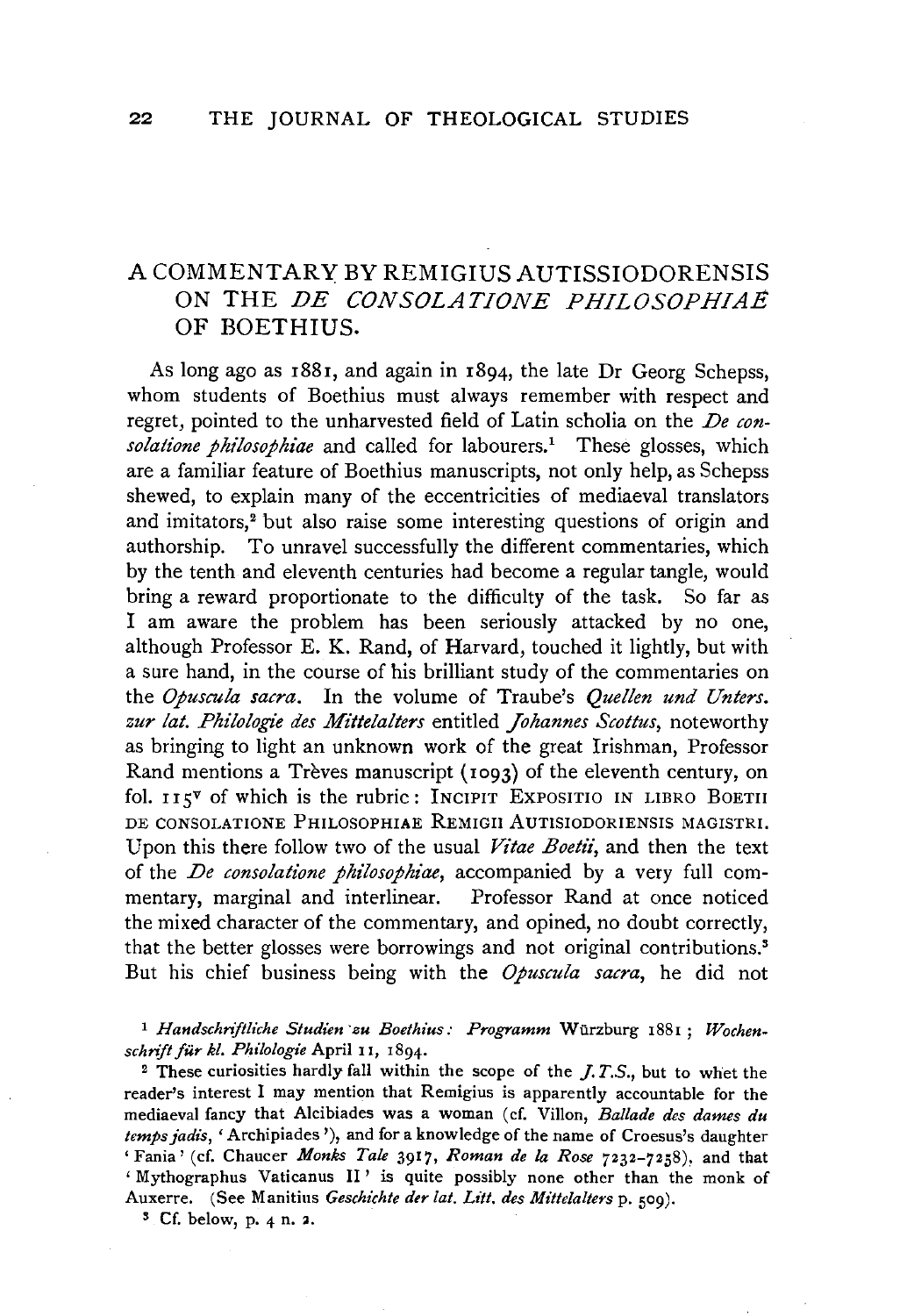embark on a detailed examination of a manuscript from which these were absent. By the kindness of the librarian at Trèves the codex was placed at my disposal in Cambridge for three months last year, and I was able to examine it at leisure. While I was looking for some clue which should enable me to differentiate the work of Remi from his predecessors', I happened on words which were plainly not his at first-hand. The passage in *Cons*. iii pr. 12  $\pi \omega r_0 \theta \epsilon \nu \epsilon \omega \kappa \omega \omega$ σφαίρης έναλίγκιον όγκω Rerum orbem mobilem rotat is glossed thus : *Secundum commentum Remigii explanatio graeci uersus deest quia penitus corruptus est.* Now the same gloss, without the qualification *secundum commentum Remigii,* occurs in a continuous commentary contained in an eleventh-century manuscript of the Ottingen-Wallerstein collection at Maihingen, with which Schepps dealt· minutely in his *Programm,*  calling it  $K$ , and of which I possess a photograph. The suspicion raised by this discovery became a conviction when I found that practically the whole of the continuous commentary could be extracted from the margin or from between the lines of the Trèves manuscript (which I call  $L$ ). The obvious conclusion, borne out by other internal evidence, is that  $K$  is what  $L$  claims to be, viz. the Commentary of Remigius. Acting upon this assumption I transcribed  $K$ , controlling its very defective readings (the manuscript is evidently written by a novice) by reference to  $L$  and other manuscripts, of which there is no lack in Cambridge, London, and Paris. I had hoped to print the commentary *in extenso* this year, and projected a visit to Trèves and Munich last autumn for the purpose of verifying some details. My harmless excursion having been alas! indefinitely postponed, I gladly avail myself of the hospitality offered by the *Journal* of *Theological Studies* in respect of a few glosses which have a theological or philosophical content, and which exhibit a ninth-century commentator bent on edification.

A brief notice of the man and his activities may be of interest.

Remigius 1 was probably a Burgundian and a relative of Lupus of Ferrieres, and certainly the pupil of Heiric in the Benedictine house of St Germain at Auxerre. He was born not long after his master, about 841, and succeeded him as head of the school. He did so well and won such fame that he was presently summoned to Reims by Archbishop Fulco for the purpose of building up the double school there *(canonicorum scilicet loci atque ruralium clericorum*) after the Norman devastation. When Fulco was assassinated in 900 by Baldwin,

1 This account of Remigius is founded upon *Hist. litt. de la France* t. vi; Haureau *Histoire de la phil. scolastique t.* i pp. 199 ff; the same writer's article ' Remi d'Auxerre' in Didot's *Biographie générale* ; Manitius *Geschichte der lateinischen Lilt. des Mittelalters* pp. 504 ff.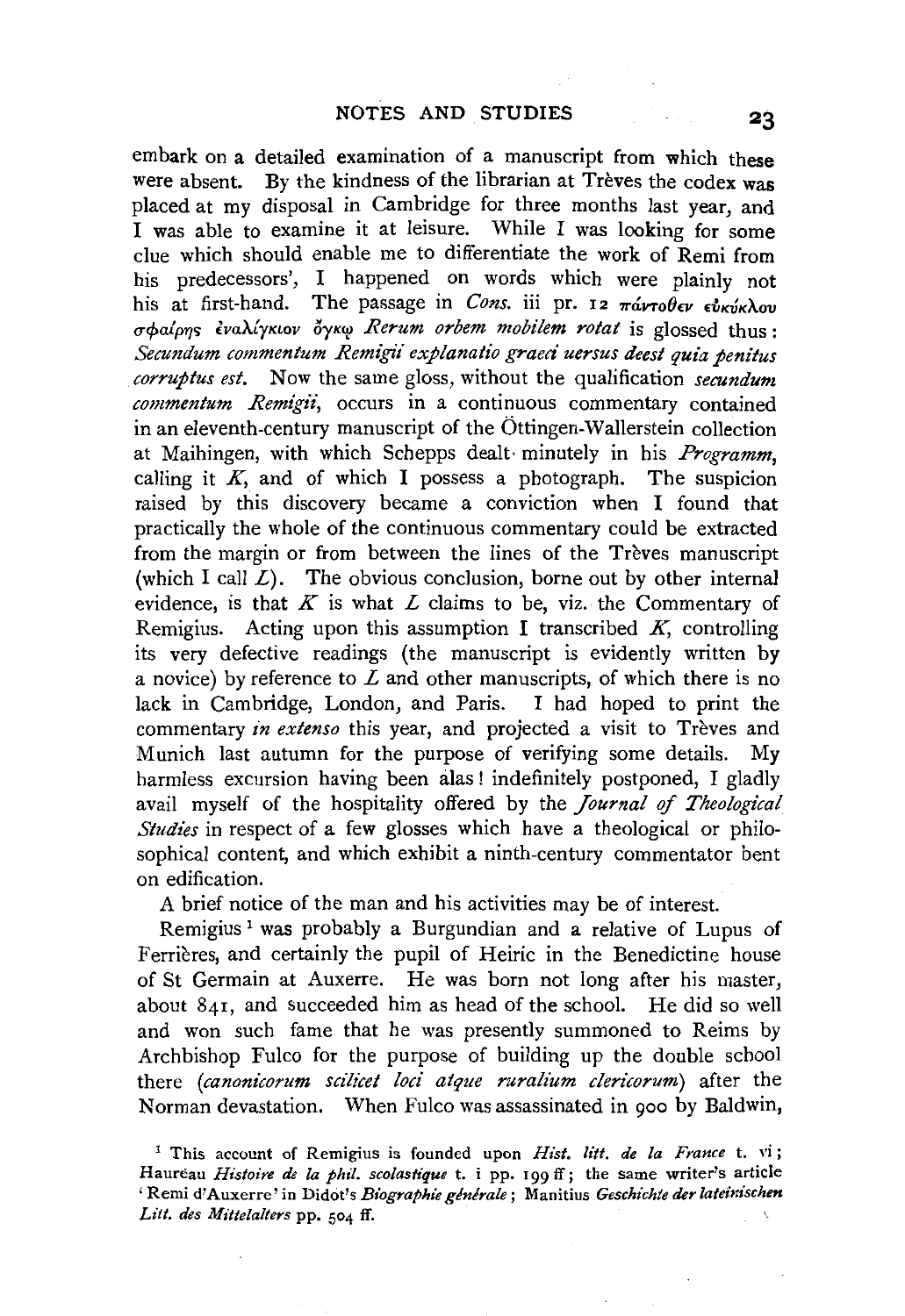## 24 THE JOURNAL OF THEOLOGICAL STUDIES

Count of Flanders, Remigius removed to Paris, where he opened a school, probably connected with the Monastery of Saint-Germain-des-Prés, which the authors of the *Histoire littéraire de la France* do not hesitate to call the germ of the University of Paris. It was not that. Dr Rashdall has shewn (*Univ. of Europe* vol. i p. 277 ff) that the University grew out of the Cathedral schools which did not rise to prominence before the end of the eleventh century. But if we may not claim University standing for the School of Remigius, it is at least memorable as the first Public School at Paris known to history, and Remigius is the first master of note in the city which came to be known as the nurse of letters.

We know something of the programme of studies there from the *Life*  of Odo, afterwards Abbot of Cluny, who, like Hildebold of St Mihiel, the grammarian, and Blidulf, archdeacon of Metz, sat at the feet of Remigius. *His diebus* ( *Odo) adti't Pansius ibique dialecticam Sanctz' Augustini Deodato jilio suo missam* 1 *perlegz't et Marcianum in liberalibus artibus frequenter lectitauit. Praeceptorem quippe in his omnibus habuit Remigz'um* (see Migne P. L. 133 col. 62). The matter and method of Remigius's instruction may be gathered from the glosses printed below, at least so far as concerns the interpretation of a Christian text ; for the men of the ninth century, with surer instinct than those of the nineteenth, regarded Boethius as a Christian and a martyr.<sup>2</sup> In the same category as the Boethius may be placed the commentary on Sedulius, of which extracts are given by Huemer in the appendix to his edition (Vienna *Corpus* vol. x). Remigius also busied himself both with theology proper, and with authors whom no amount of gymnastic could render other than secular. Thus he certainly expounded Genesis and the Psalms (Migne  $P. L. 131$ ), probably also the Song of Songs, and possibly other books of the Bible<sup>3</sup>; while the liberal arts which are handled with affection whenever Boethius, Sedulius, or Martianus Capella provide occasion, would claim full play in the commentaries on Donatus, Priscian, Phocas, Eutyches, Cato Minor, Juvenal, Persius, Terence, and the *Ars metrica* of Bede. All of these are attributed to our author ; but the only one which has, so far as I am aware, been printed in entirety is the Donatus Minor, edited by W. Fox for Teubner's Series (1902). Twelve of Remigius's Homilies are given by Migne, and his work on the Mass, to which ancient catalogues of MSS frequently

<sup>&</sup>lt;sup>1</sup> i.e. the spurious *Categoriae decem*, which is chiefly interesting as supplying the theme of Alcuin's verses addressed to Charles the Great, *Continet iste decem naturae uerba libel/us,* &c., *ap.* Aug. *Op.* (ed. Gaume) I col. 1329. 2 It is true that this instinct leads Remigius to read into the *De cons. phil.* more

explicit Christianity than it really contains. 3 Cf. Manitius *op. cit.* pp. 516 ff.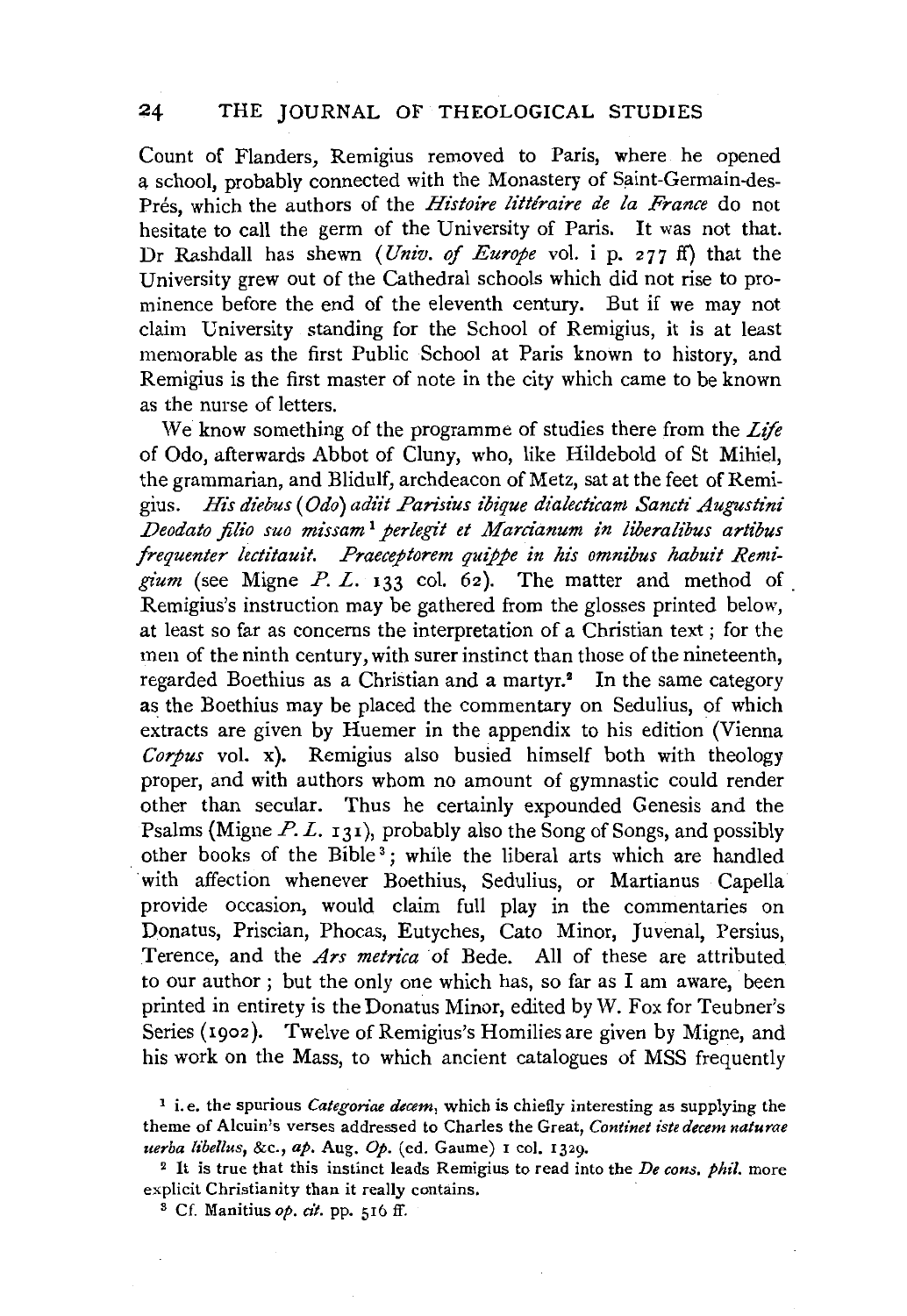refer, is probably that which figures as ch. 40 of pseudo-Alcuin's *De diuinis officiis.* 

Of Remigius outside his school and his commentaries we know practically nothing. He is said to have retired to Lorraine where he died in the first decade of the tenth century. His obit in the Auxerre Necrology (May 2) calls him *Monachus et egregius doctor.* To this we may add that in regard to the 'scholastic problem' he was an extreme Realist, going back to John the Scot across his own master Heiric, who had adopted Nominalism. In realizing abstractions, indeed, he out-Plato's Plato. The commentary on *Cons*, iii m. 9 (see below) proves his intimate acquaintance with the *Timaeus,* which Boethius had in that *metrum* versified, but it contains nothing so pronounced as the passage from his commentary on Martianus Capella, where *a propos* of *Celatam*  sphaeram, *he says : Per sphaeram uult intelligi mundum inuisibilem qui in* mente Dei latebat antequam iste uisibilis per uarias perduceretur causas; *quem mundum, id est inuisibilem, philosophi uocant ideas, id est formas.* <sup>1</sup> There is thus no doubt of the character of the philosophy professed by this first teacher of dialectic at Paris.

Hard things have been said of Remi as a commentator, $2$  and it is true that few of his remarks are likely to make the pulse beat quicker. But it must be remembered that they are but lecture notes, from which originality is not necessarily or as a rule expected. To settle the sources whence they are drawn is a matter of great delicacy. It is quite certain that he used the notes of Heiric, as Heiric had used those of John the Scot ; it is possible that his adventures in Greek (of which he has no reason to be proud) are not his own. But whether forged on his own anvil or taken ready-made from elsewhere, the comments are, I believe, of value as exemplifying the educational methods of the early Middle Ages.

Note.  $K =$  Maihingen I 2 lat. (x-xi cent.).

 $L =$  Trèves 1093 (xi cent.).

 $C =$  Trin. Coll. Camb. o. 3. 7. (xi cent.).

 $F=$  MS belonging to S. C. Cockerell, Esq. (x-xi cent.).

Words enclosed in ( ) are wanting in *K.* 

 $''$  " " "  $''$  "  $''$  " " "  $''$  "  $L$ .<br>I have in the text used the ordinary orthography, and I have not

encumbered my *apparatus criticus* with all the wrong spellings of *K.* The *lemmata* are quoted from R. Peiper's edition of the *De cons. phil.* in the Teubner Text Series.

1 Quoted by Haureau *Hist. de Ia pht1. scol.* t. i 205.

<sup>2</sup> e.g. 'Je mehr Werke des Remigius wir finden, um so geringer erscheint die Originalitat seines Geistes.' Rand *op. cit.* p. 96.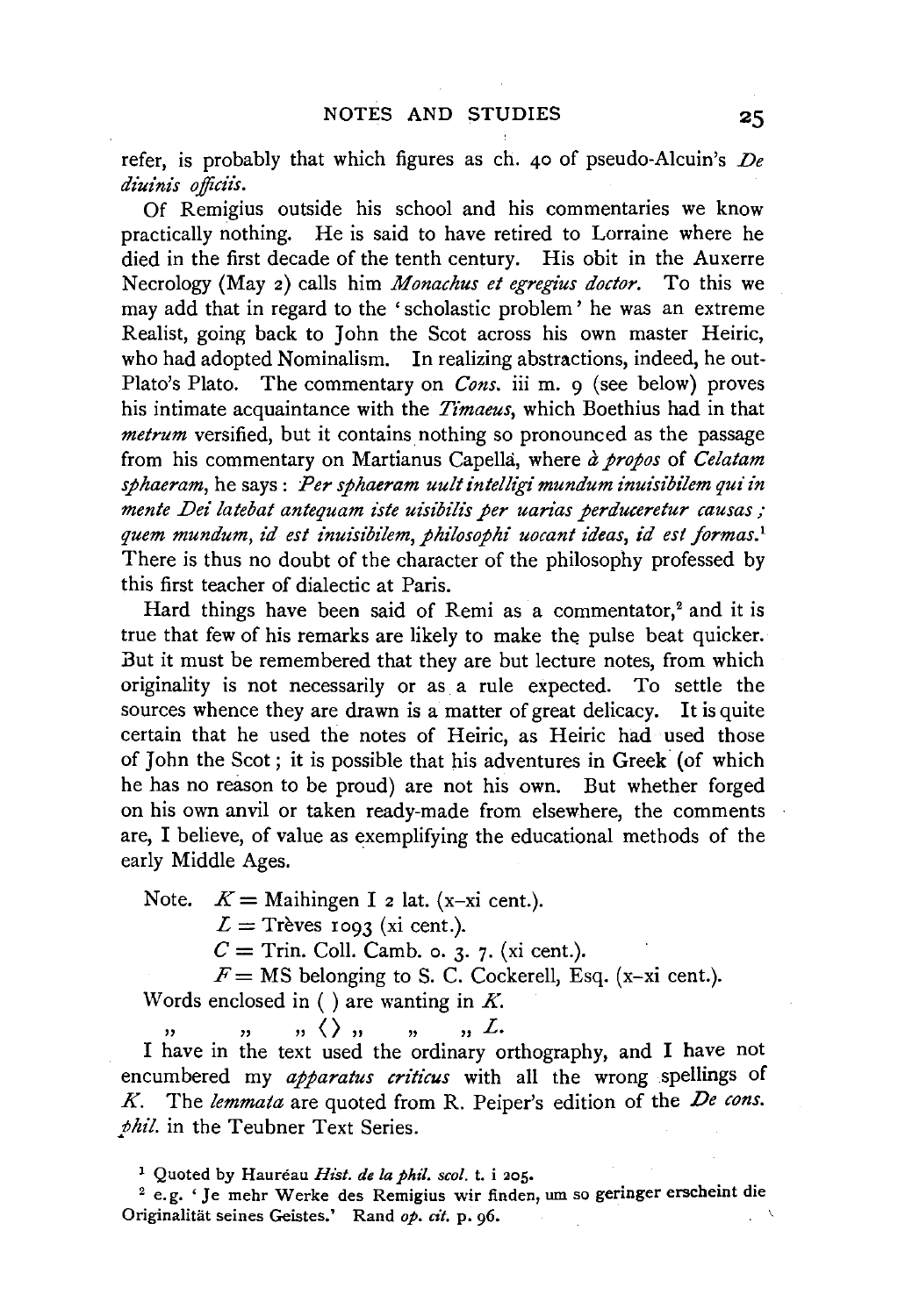I pr. 1 (Peiper, pp. 4, 5). Supra verticem. Quia ibi sedes est sapientiae. *Mulier.* (Ideo) Boetius in specie mulieris philosophiam sibi uisam esse dixit, quia et apud Graecos et apud Latinos feminini generis pronuntiatur, haec philosophia haec sapientia; uel ideo quia auditores suos quasi quibusdam rudimentis ad perfectam scientiam adducit ueluti mater lacte teneros lactat et nutrit a. *Venerandi uultus* dicitur esse quia philosophia quos repleuerit reuerentia dignos facit. *Ultra hominum ualentiam* .i. possibilitatem (quia nullus potest naturam dei comprehendere). Perspicacibus *autem* .i. ualde aspicientibus, acutis, lucidis, quia nihil perspicacius est sapientia. *Pulsare caelum* dicit propter astrologiam. Philosophia duobus modis pulsare caelum dicitur cacumine sui uerticis, cum sublimioribus et perfectioribus sublimiora loquitur et disputat, uel tunc cum de diuinis disserit totidem modis. Et sese ad mensuram hominum cohibere dicitur scil. cum modicis condescendit intellectibus uel cum de temporalibus disputat, altius autem caput extollere, propter theologiam .i. propter diuinam rationem.

( *Vestes* liberales artes uel doctrinae ingenia uel diuersae disciplinae.) Vestes philosophiae tenuissimis filis perfectae esse dicuntur, quia vn liberales artes adeo subtilissimae sunt ut nee origo earum nee finis aduerti possit. Unde et a Graecis cyclicae  $b<sup>1</sup>$  dicuntur eo quod origo illarum sicut et circuli omni modo lateat, eoque ipsae artes indissolubiles materiae sunt (ut etiam) desint qui eas capiant; ipsae tamen nullo modo pereunt, licet enim desit scientia, scibile tamen semper erit.

*Cali'go quaedam.* Caligo quae obduxerat uestes philosophiae errores intelleguntur philosophorum, quia in multis locis contraria dixerunt, uel quia neglegentia in artibus accesserat. *Ab injerion·* scil. elemento .i. II ad superius elementum .i. litteram ®, quia per actiuam peruenitur ad contemplatiuam, nam ab actuali scandendum est ad uitam speculatiuam et a terrenis ad caelestia.

*Vestem Violentorum sciderant manus* .i. Sensus uim inferentium haereticorum praue intellegentium qui scindunt sanam doctrinam suis haeresibus. Haereticos dicit qui nequaquam perfectam sapientiam sed quandam partem sapientiae adepti sunt. Unde et suis sectatoribus ex suis nominibus uocabula dederunt, ut alii dicerentur platonici, alii epicurei.

*Libellos.* Libelli quos in manu dextera gestabat ipsi sunt in quibus liberales artes continentur. Unde et legitur: In dextera eius ignea lex.<sup>2</sup> Aut libellos disertam doctrinam uel theoricam uitam accipimus c. Per sceptrum mundana gloria intellegitur quae per sapientiam regitur d. In

<sup>4</sup> lacte nutrit filios *L* b ciclyce *L* : ciclide *K* c accipitur *L* : insignificiant  $K$  d quaeque sapientia legitur  $K$ 

<sup>&</sup>lt;sup>1</sup> Cf. Mart. Capella ix 998. <sup>2</sup> Deut. xxxiii 2.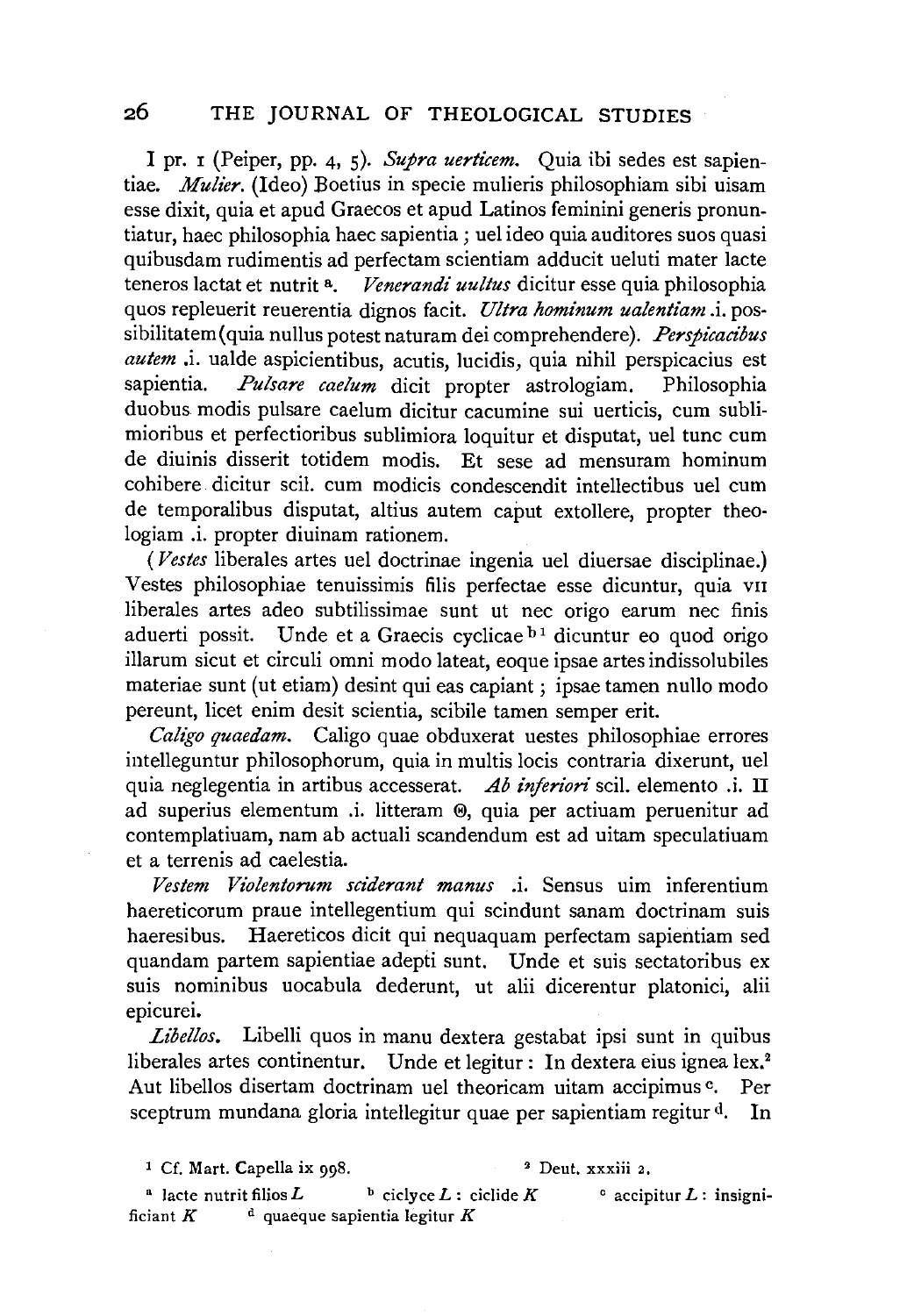sinistra tenetur quia : In sinistra illius diuitiae et gloria.<sup>1</sup> Sceptrum namque primum uirga est, deinde inauratur et per disciplinam peruenitur ad gloriam.

I pr. 3 (p. 8, l. 18). *Praeceptor eius Socrates*. In Socrate <sup>a</sup> magistro Platonis magnum certamen sustinuit philosophia, quia b cicutam compulsus est bibere, herbam ueneniferam, eo quod nollet iurare per deos, per Iouem uid. et per Apollinem et alios. Iurabat autem per lignum, per petram et per similia, dicens deos nihil esse, Iapides o uero esse. Passus est hic ab Atheniensibus sicut beatus Augustinus dicit,<sup>2</sup> unde et patientiae famam apud philosophos promeruit<sup>d</sup>.

*Epicureum uulgus* (I. 20 ). Philosophicum. Physici. Epicurei summum bonum dicunt uoluptatem e, et animam perire cum corpore ; Stoici autem dicunt uniforme esse f omne peccatum, qui dicti sunt a stoa .i. porticu.

*Abreptis ... panniculis* (1. 24). Partibus de haereticis dicit, quia quidam sapientiae assecuti plenam in se putauerunt accepisse sapientiam cum ipsi, sicut hie loquitur, non nisi panniculos  $\frac{1}{2}$  assumpserunt. Unde ab improbis uere sapientes arbitrati pro sapientia sunt damnati. Nulla est enim haeresis quae non habeat aliquid ueritatis. Panniculos autem sententiolas aut singulas artes uix habentes, cum integritas  $h$  philosophiae in septem artibus constet.

*Anaxagorae fugam* etc. (I. 28). Nomina Graecorum philosophorum. Anaxagoras philosophus propter sapientiam fugatus est a patria et diu exulatus.

I m. 4 (p. ro, I. 5). *Minaeque ponti* etc. Sb. mouebunt (a stabilitate mentis). Per pontum .i. mare designat mundum, populorum commotionem per rabiem ponti. Per montem ignem i exhalantem principum comminationem; per uiam fulminis soliti ferire turres, iram regum, fulmen enim turres euertere solet et reges sublimioribus indignantur. Quicumque ergo subiicit sub pedibus suis superbum illud fatum, ille et popularem commotionem j et comminationem principum et minas contemnere potest.

Aestum (l. 6). Commotionem uel ebullitionem. Per commotionem ponti significat perturbationem saeculi in monte superbi atque elati. Intellegitur in fulmine regia potestas  $k$  quae turres .i. potentes saeculi deicere solet.

I pr. 4 (p. 15, l. 133). *Ut consimilem deo faceres* .i. Rationabilem, non aequalem<sup>1</sup> .i. secundum iustum  $m$  ad cuius imaginem conditi sumus.

<sup>1</sup> Prou. iii 16.  $2 \text{ } De \text{ } Ciu$ .  $De \text{ } Ciu$ .  $Dei$  viii 3.

<sup>a</sup> In Socr. uid. L b phil. qua L c lapidibus K: lap. autem L meruit L c icuntur uoluntatem K f uniforme cum esse K f non <sup>d</sup> meruit *L*  $\bullet$  dicuntur uoluntatem *K* in pann. *K* **b** integritate *K* **d** is et ignem *L* **b** prin. comm. *L* **k** intelleguratur region potestasque *K* **l** rationalem non equidem *K* **m** som <sup>k</sup> intelleguntur regina potestasque  $K$ <sup>1</sup> rationalem non equidem  $K$ et iustum K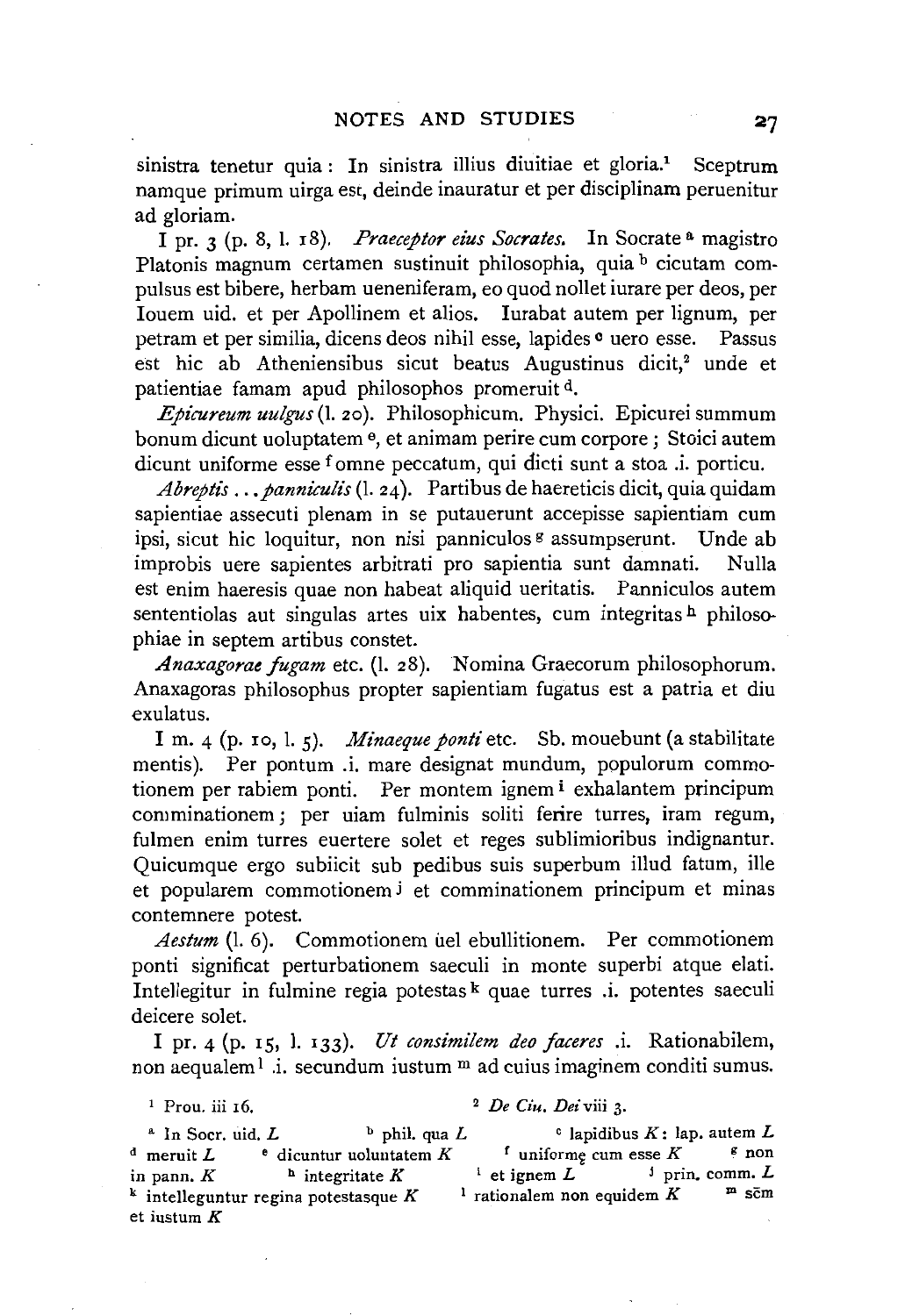Et imago quidem dei nobis est in intellectu et mentis rationabilitate. Similitudo est in morum probitate et animae puritate.

I m. v (p. 16, l. 2). *Perpetuo nixus solio*. Non transitoria residens potestate. Deum ergo inmutabilem in se esse ostendit quamuis cuncta uerset.

I pr. v (p. 19, 1. r4). *An ignoras illam* ... *legem.* Hoc tam ad Romae ciuitatem quam ad ecclesiam seu ad caelestem Hierusalem referri potest. Siquidem olim lex romanis sancita est ut quicumque domum habitandi Romae fundasset iam non esset ei fas usquam exsulare, quippe cum totus orbis romanus esset et ubique essent ciues romani. Sic ergo quisquis ecclesiam dei per consortium adierit ab ea peregrinari non debet. Nemo, inquit, mittens manum suam in aratrum a. et respiciens retro aptus est regno dei,<sup>1</sup> seu etiam quicumque supernorum ciuium societatem et sedem in ilia superna ciuitate semel exceperit numquam ei fas esse potuerit exsulare a deo, quia erit deus omnia in omnibus.

*Tuae ciuitati's (£b.).* Supernae scil. Hierusalem.

I m. vi (p. 20, 1. 15). *Bacchus.* Poetice deum posuit.

I pr. vi (p. 21, L 7). *Rationis.* Diuinae dispositionis. Ratio dei alia est et alia hominis. Ratio hominis est discernere inter bonum et uerum, ratio (uero) est aeterna dispositio.

 $i\delta$ , (1, 8). *Certa*. Neutraliter posuit<sup>b</sup>, ea uid. quae a uero deo in ueritate sunt facta non fortuitis casibus disponuntur sed creatoris moderatione.

ib. (l. 9). *Praesidere*. Praesidere est auxiliando praeesse. Unde praesidere dicitur deus omnibus creaturis gubernando et regendo. Hac etiam ratione semper operari dicitur, non noua creando sed gubernando creata.

*ib.* (1. 23). *Quid sit rerum finis* .i. deus, finis enim omnium rerum deus est. Corpora enim in quattuor elementis resoluuntur ex quibus constant. Rursus elementa in ylen .i. informem materiam. Yle enim ad deum reuertitur <sup>c</sup> quod utique (a deo) factum est. Necesse est enim <sup>d</sup> ut unde originem sumant ibi separentur; Omnis quidem creatura a deo originem capit et in eo cuncta resoluuntur.

I m. vii (p. 23, 1. 25). *Gaudia pelle.* Quattuor animae notissimas passiones hie tangit, quarum duae ab opinatis bonis sunt, hoc est et gaudium et spes, et una de praesenti, altera est de futuro, gaudium de praesenti, spes de futuro. Duae etiam ab opinatis malis, quarum una est de praesenti et altera de futuro similiter, dolor sc. de praesenti, timor de futuro. Quae etiam Virgilius commemorat : Hinc cupiunt, metuunt, gaudentque dolentque.<sup>2</sup> Nam spes et cupiditas idem. Dicit

 $1$  Luke ix  $62$ .

## <sup>2</sup>*Aen.* vi 733·

 $*$  in aratrum et cetera  $K$  $d$  est autem  $L$  $\Phi$  posuit certa cuncta K curtitur K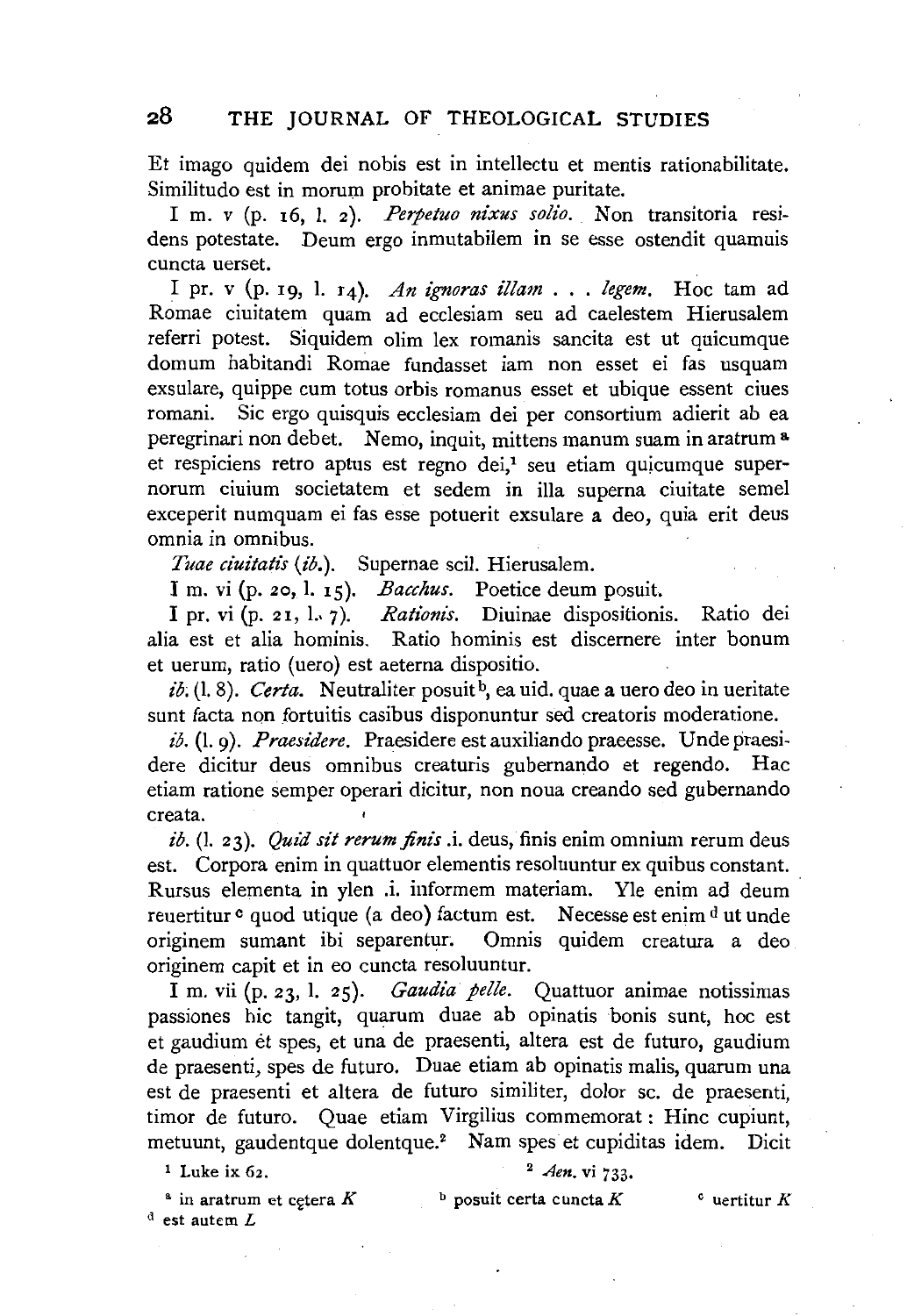ergo quicumque his subiacent passionibus animum liberum et rationis plenum procul dubio se non habere demonstrant. Nam et Cicero dicit quia si iudex has tulerit passiones uerum fari non poterit.

II m. iv (p. 35, 1. 92). *Quod si multos* etc. Hie sanctos martyres uult intellegi qui ut beatitudinem per hominem acciperent, diuersa potius tormenta quam simplicem mortem desiderabant.

II m. 8 (p. 49, l. 15). *Caelo imperitans amor.* Amorem uocat deum quia elementa uel tempora cum inter se discordare uideantur, in eo tamen concordant et ad eum (cuncta) quasi ad certum finem contendunt ; non ad eius quidem naturam sed ad id quod dicitur omne quod est deus qui omnia fecit et omnia regit.

*ib.* (l. r8). *Bellum continuo geret.* Faciat. Si deus (inquit) sua uirtute mundum disponendo non regeret, omnia essent illico confusa. Ideo ait in euangelio (dominus noster Iesus Christus): Pater meus usque modo operatur et ego operor<sup>1</sup>; non quia noua condat sed quod condita seruet<sup>a</sup>. Ita ergo deus semper operari dicitur.

III pr. 2 (p. 52, l. I3)· *Veri boni cupiditas.* Quia bonae sunt creatae ad similitudinem (dei).

*ib.* (1. 25). *Felicissimum putant uoluptate diffluere*. Secundum Epicurum qui summum bonum dicit esse. (Sunt qui) uoluptatem adhuc uoluerunt diuitiis abundare ut uoluptuose uiuant sicut Epicurei et eneruati.

III m. 2 (p. 54, l. I). *Quantas rerum jlectat kabenas* etc. Thema hoc sumptum est ex eo ubi paulo supra dictum est (quod mentibus hominum naturaliter inserta est ueri boni cupiditas), in quo quanta sit naturae uis facile monstratur. Ostendit autem omnem rem suam retinere naturam et licet aliquid deuiet (,ad eandem tamen redire conatur). Demonstrat etiam omnia essentialiter esse bona, quia deus bonus omnia bona creauit. Non tamen iusta sunt (omnia) quae sunt bona. Bona enim in essentia. et natura, iusta uero sunt in actu et opere. Hinc et diabolus bonus dicitur essentialiter, non tamen iustus (est) in opere.<sup>2</sup>

III pr. I (p. so, l. I3). *Degustata mordeant.* Sapientia dum primum sensibus percipitur dura uidetur. Unde legitur: Verba sapientiae quasi stimuli et claui in altum defixi.<sup>3</sup> Cum uero arcano corde perpenditur dulcescit. Unde est : De ore prudentis procedit mel,<sup>4</sup> quia uid. cum uerba sapientiae utiliter meditantur, dulcedinem quasi mellis tribuunt menti.

III m. 6 (p. 63, l. 6). *Mortales igitur cunctos edit nobile germen.*  Quia a deo omnes immortales et rationales conditi sunt, et plures quidem elephantos multos(que) leones et de aliis animalibus deus

1 John v 17. 3 *Eccl.* xii II.

2 Cf. Aug. *De uera relig.* 26; *De Ciu. Dei* xix 13. 4 I cannot trace this quotation.

 $*$  seruat  $K$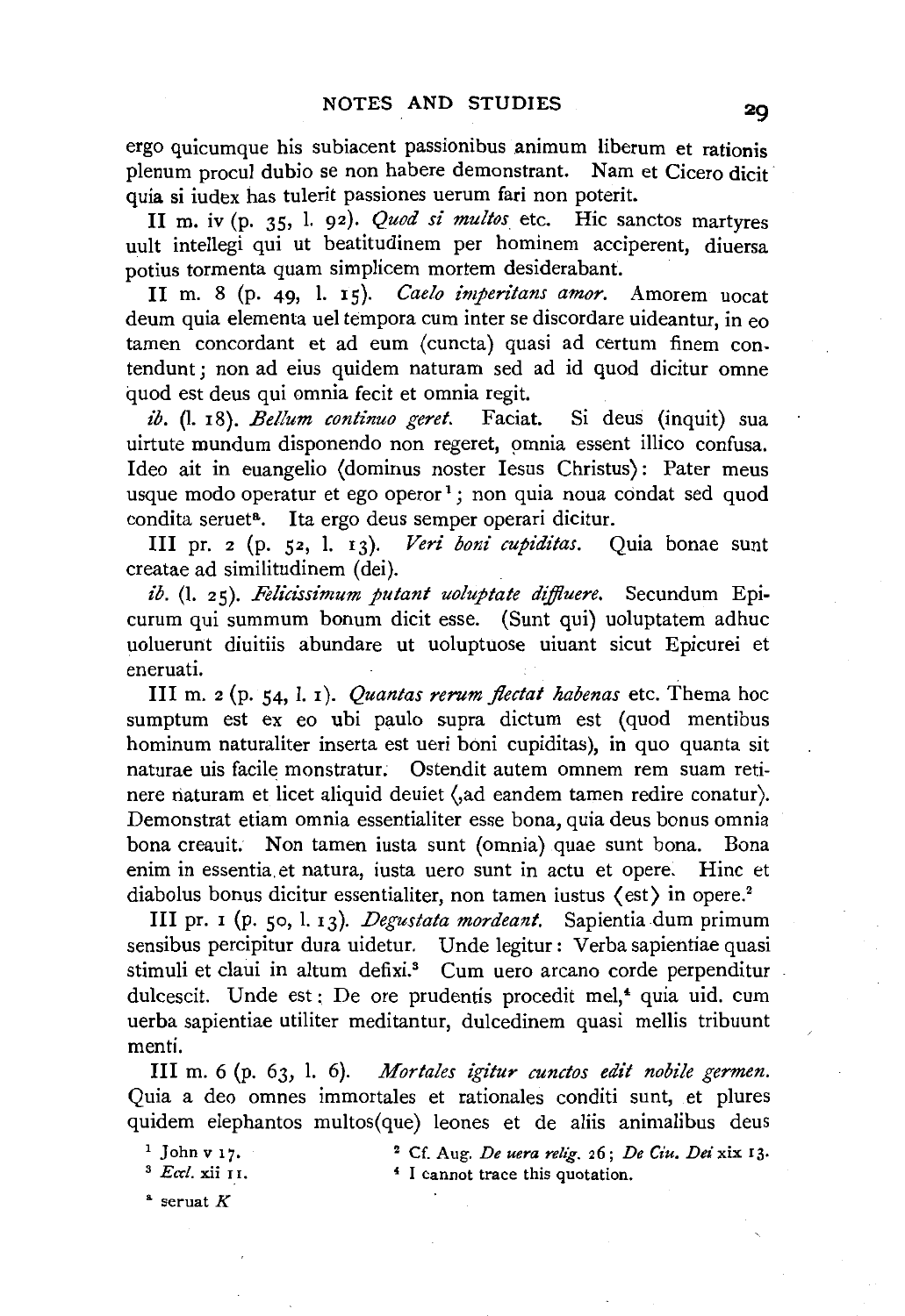plura fecit, ad maiorem uero conciliationem humani generis unum tantum a hominem creauit, de quo mulierem produxit. De quibus duobus omnes sumus nati pariter <sup>b</sup>. Omnes igitur similiter (nobiles sunt homines).

III m. 8 (p. 66, I. 1). *Eheu quae miseros* etc. Dolet ignorantiam hominum per quam a uero bono deuiant, et eo modo argumentatur quomodo dominus ad Iudaeos c dicens: Si uideritis caelum sero rubere dicitis serenum ; si mane, dicitis nubilium erit. Hypocritae, faciem caeli cognoscitis, et aduentum filii hominis ignoratis.<sup>1</sup> Ita hoc loco dicitur, et reprehenduntur homines quod callent agnoscere bona corporum exteriora et nunc quae res quo loco melius reperiantur, uerum autem bonum ad quod naturaliter tendunt patiantur quasi caeci ignorare.

III pr. 9 (p. 67, I. 12). *Traducit.* Transfundit. Tradux proprie est transmissio et transfusio. Unde legitur traducem originalem peccati.

ib. (p. 68, l. 41). *Nomina quidem esse diuersa*, nullo modo uero discrepare substantiam. Sicut in deo cognoscitur qui<sup>d</sup> omnia uirtutum dona in se continens e diuersis censetur nominibus, ipsa autem eius substantia una est et in deitate simplex.

III m. 9 (pp. 70, 71). *0 qui perpetua mundum ratione gubernas.*  Rationem dicit sapientiam dei per quem omnia creata sunt et gubernantur. Ipse est enim uerbum dei, filius dei, sermo dei, (ratio dei) et sapientia. Vel perpetuam dicit rationem aeternam dei dispositionem secundum quam omnia constant et creata sunt. *Gubernas.* Regis. *Terrarum caelique sator.* Aut simpliciter per caelum et terram quattuor uult accipi elementa quibus omnia constant, aut per caelum angelos, per terram uero homines qui in ea habitant designat. *Sator.* Metaphora (est) ab animali ad creatorem. *Ab aeuo* ( .i.) ex quo dixisti : Fiat lux,<sup>2</sup> quoniam f ex tunc coepit<sup>g</sup> reuolutio esse temporis. Nam antea non erat tempus sed aeuum .i. perpetuitas quaedam. Aeon enim graeci dicunt perpetuum.<sup>8</sup> *Ire*  $\langle$ .i.) currere uniformiter. *Das.* Facis; zeugma ab inferioribus : Da, pater, augustam menti conscendere sedem h. *Cuncta moueri* .i. cuncta quae das facis uel loco uel tempore moueri i. Nam corporalia i omnia loco simul et tempore mouentur, spiritalia uero ut anima tempore tantum, non autem loco mouentur.<sup>4</sup> Deus uero nec loco nee tempore mouetur, sed omnem locum maiestate sua implet et omnia simul in eo sunt tempora. *Quem non externae* etc. Quem

1 Luke xii 56. <sup>2</sup> Gen. i 3. <sup>3</sup> Cf. Isid. *Etym.*  $\sqrt{38.4}$ . ' Cf. Aug. *de Gen. ad !itt.* viii 39·

<sup>a</sup> tantum modo *L* **b** aequaliter *L* **c** ad eos dicens *KL* **d** quia *K* continet *K* **f** quia *K* **s** cepit *K* **h** In *K* this gloss follows imme- $\epsilon$  continet *K*  $\epsilon$  quantity  $\epsilon$  and  $\epsilon$  **Cepit** *K*  $\epsilon$  **h** In *K* this gloss follows immediately after that on cuncta moueri.  $\frac{1}{2}$  mouere  $K$  i temporalia L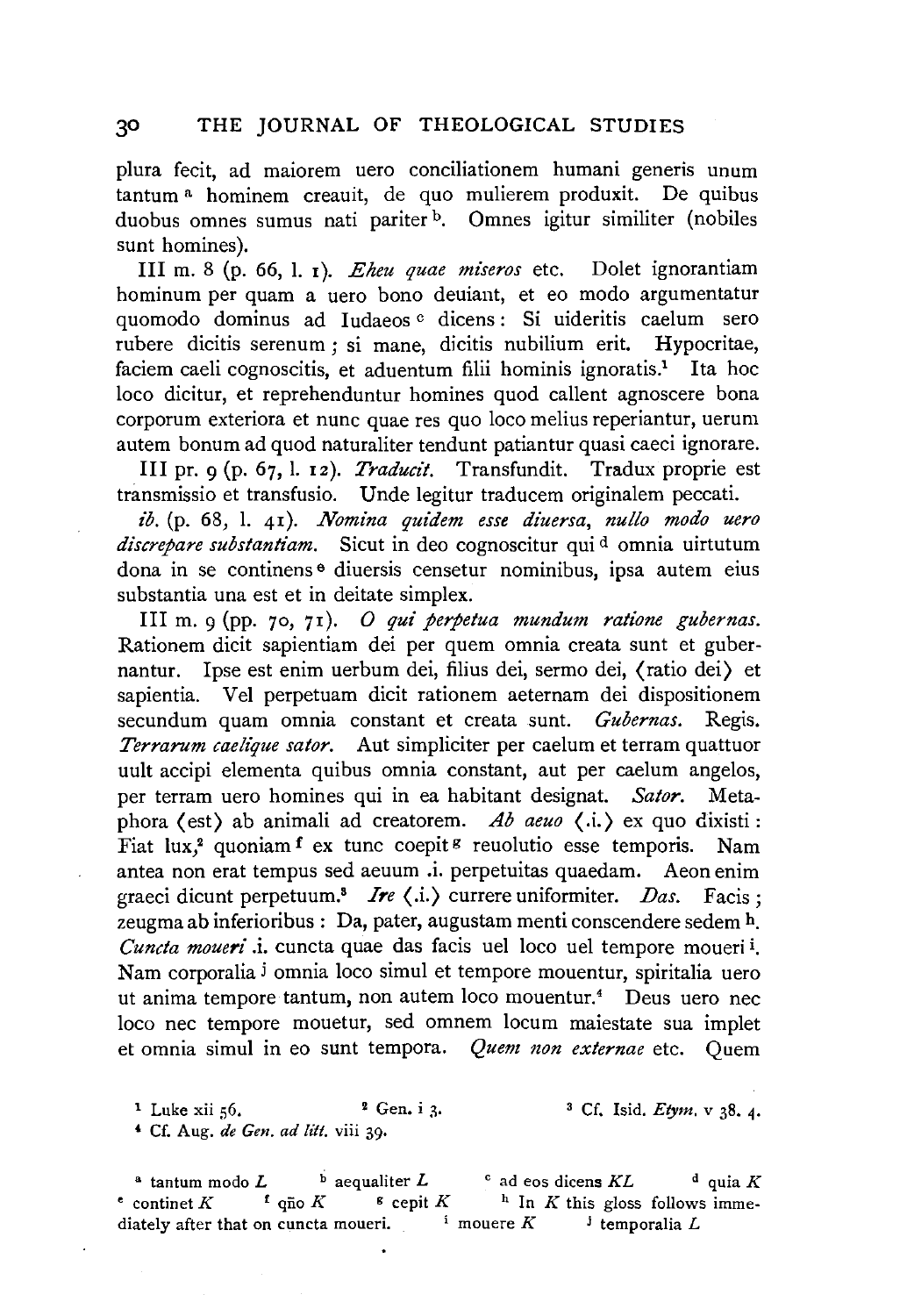· .i. ( te) creatorem non coegerunt causae extrinsecus tibia accidentes ut fingeres mundum, sed ipsa tua beniuolentia naturaliter tibi insita b:

*Materiae fluitantis opus.* Fluitantem materiam uocat illam informem materiam quae in mente dei in primordio fuit 1 antequam mundus fieret quando omnia fluitabant, neque adhuc facies terrae uel aeris apparebat. Terra namque cooperta c erat aqua licet tenui uel nebula d; aeris quoque claritas non apparebat, quia nee erat lux qua inlustraretur e. Siue fiuitantem materiam huius mundi uocat creationem quae semper fluit et labitur. *Summi forma bona.* S. coegit te. Formam uocat filium dei qui est sapientia dei, per quem omnia facta sunt.<sup>2</sup> Unde scriptum est : Qui cum sit splendor gloriae et figura eius 3 .i. dei patris. Vel etiam formam dicit illud exemplar et rationem quae erat in mente dei 4 ad cuius similitudinem post mundus factus est, et ipsam rationem uocat Plato ideas uel formas. Sicut (enim) artifex arcam facturus prius figuram illius in mente praeuidet ad cuius similitudinem post opus facit, ita deus formam huius mundi semper in ratione sua habuit antequam illum faceret ad eandem similitudinem. Beatus uero Johannes ipsam rationem et dispositionem dei, quam Plato ideas uocat, uitam nominat.<sup>5</sup> Antequam enim mundus fieret f, in mente dei erat, et antequam caelum crearetur in arce uiuebat. Ideo ergo ipsa ratio <sup>g</sup> uita uocatur, quia semper uixere. *Liuore carens*. Ouia non inuidit h creaturae suae faciendo eam ad similitudinem suam. *Ducis*. Producis. Ab exemplo. Quod dicit formam, hoc exemplum. *Mente* .i. dispositione tua.

*Similique in imagine formans .i.* (per) filium qui est imago et similitudo patris. Siue simili imagine .i. sicut in tua dispositione cuncta imaginata erant. *Perfectas* . . . *partes* . . quattuor elementa quae et perfecti mundi partes sunt et (ipsa) in se perfecta sunt. *Perfectum* (.s.) mundum. *Absoluere.* Explicare, perficere. *Ligas* .i. coniungis. *Numeris* .i. quattuor monadibus<sup>i</sup>, nam quattuor sunt elementa<sup>6</sup> quorum sex sunt connectiones quas (Graeci) synzygias  $j^7$  uocant, quarum I quattuor sunt immediatae et duae mediatae. lmmediatae sunt istae m : Aer calidus et humidus est ; huius caliditas coniungitur caliditati ignis, qui est calidus et siccus. Ignis est calidus et siccus ; huius

<sup>1</sup> Wisd. xi 17. <sup>2</sup> Cf. Aug. *Serm.* cxvii 3. <sup>3</sup> Heb. i 3.

 $4$  Cf. Aug. *De diu. qu.* lxxxiii, xlvi 2.  $5$  John i 4.

6 Cf. Ambros. 'Unde nee numerum monada sed elementum numeri • • · appel· lauerunt',  $E_p$ , vii 22.

7 Cf. Aristot. *De gener. et corrupt.* ii 5 ; *Meteor.* iv I ; Bridf. Gloss. on Bede *De Nat. rer.* iv. Byrthferth of Ramsey (fl. rooo) quotes R. twice by name (Migne P. *L. go* col. 310).

<sup>a</sup> sibi *L* b indita K : insita non inuidens creaturae ad imaginem et simi-<br>while K a public K a public K a illust L Iitudinem tuam formare  $L$  c operta  $K$ <br><sup>*t*</sup> Nam anteq. *f.* m.  $L$  <sup>g</sup> Ergo ratio illa  $L$ <sup>f</sup> Nam anteq. f.m.  $L$  • Ergo ratio illa  $L$  $K$  <sup>J</sup> el. s.  $L$   $\star$  <sup>k</sup> sinzugias  $KL$  $d$  nubila  $K$  $h$  inuidet  $L$ 1 quorum  $K$ 1 nomadibus  $m$  iste K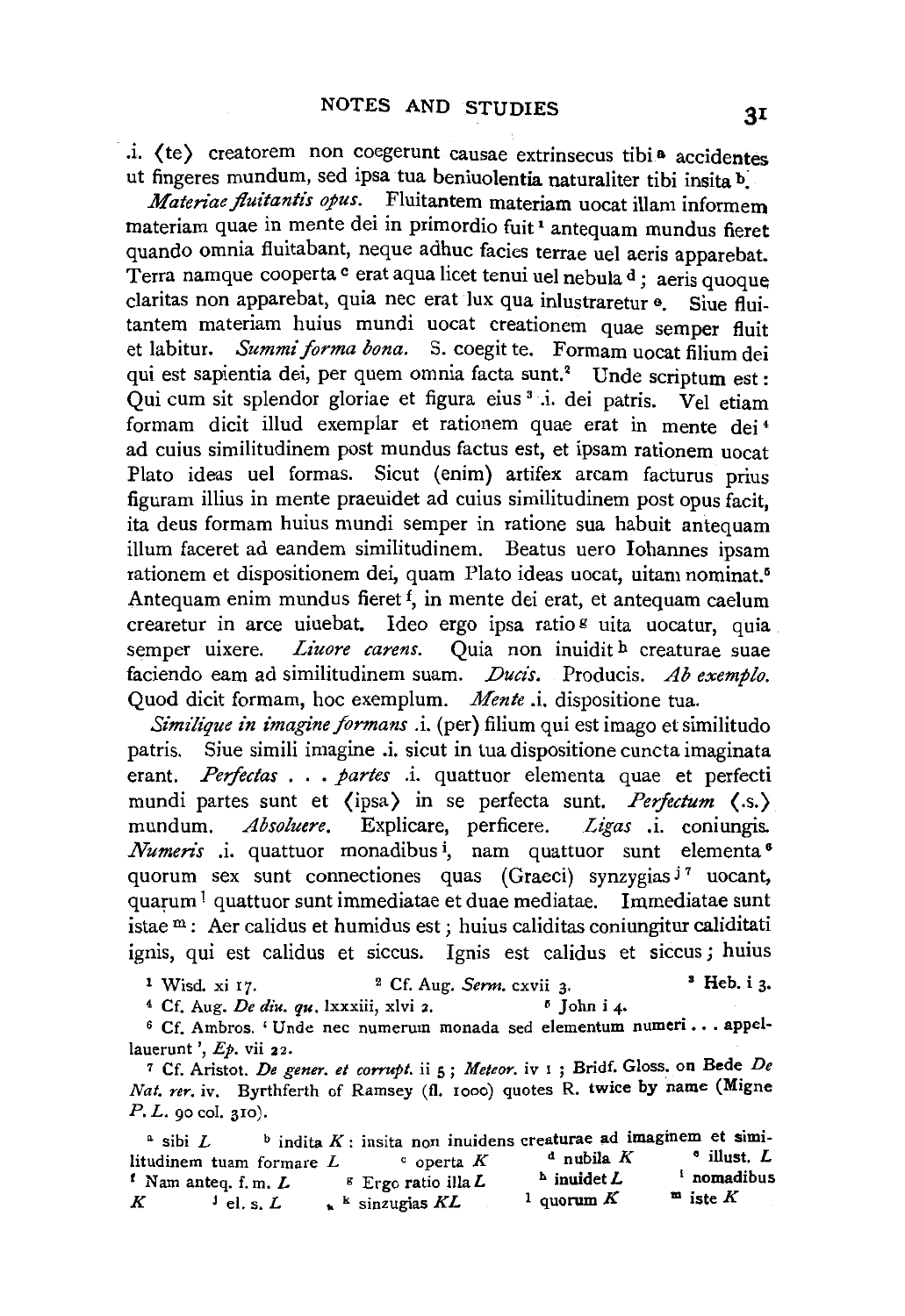caliditas aeris caliditati coniungitur. Siccitas autem terrae copulatur, quae est frigida et sicca. Terra frigida est<sup>a</sup> et sicca; huius siccitas ignis siccitati coniungitur <sup>b</sup>. Frigiditas uero aquae frigiditati nectitur. Aqua frigida est et humida; eius frigiditas terrae frigiditati (copulatur). Humiditas autem aeris humiditati sociatur. Mediatae synzygiae <sup>c</sup> hae sunt quae contrariae sunt nec possunt coniungi sine aliqua medietate. Ignis et aqua contraria sunt, quia ignis calidus est et siccus, aqua frigida et humida. Nam ut d frigiditas aquae ignis conueniat caliditati, terrae frigiditas est media ; ut autem aquae humiditas siccitati ignis aptetur, aeris humiditas media interuenit.<sup>1</sup>

*Ut frigida* e *flammis.* Terra frigida coniungitur igni ex ea parte qua siccus est. *Arida conueniant liquidis*. Terra arida coniungitur aquae ex ea parte qua frigida est. *(Ne purior ignis euolet.* Ignis duobus crassioribus se elementis tenetur, aqua scil. et aere ne ad sedem suam euolet, in aethere enim eius sedes est; unde semper superiora petit). *Mersas* Pessumdatas. *Pondera* ( s.) terrae uel aquarum. Terra ponderata est, unde et omnia quae pondus habent, de quacumque caeli parte cadant, ad terram feruntur; quia uid. in imo posita (est) undique caelum (sursum) habens f ne subsidat pondus eius (et) ad nihilum deducatur.<sup>2</sup> Duobus elementis leuioribus sustentatur, aqua uid. et aere. *Tu triplicis* etc. Vis animae omnem molem corporis regit. Philosophi animam mundi solem dixerunt esse<sup>3</sup> quia sicut calificat corpus anima, ita solis calore uiuificantur omnia, eiusque calor diffusus per creaturas facit eas gignere, et re uera ut physici<sup>s</sup> dicunt calore illius omnia et gignunt et gignuntur h pariter cum humore, deo ita disponente. Hie itaque sol triplicis naturae est ; habet enim esse, habet calere, habet splendere.<sup>4</sup> Sol enim medius est inter planetas. Primus enim Saturnus est, deinde Iouis, inde Mars<sup>1</sup>. Hi sunt superiores tres, et quartus est sol.<sup>5</sup> Sub eo uero reliqui tres, Venus et Mercurius et luna.

*Mediam animam.* Media dicitur anima non quod a meditullio corporis .i. ab umbilico sit porrecta, sed quia i in corde sedes illius proprie est k ubi pontificium <sup>1</sup> est uitae.<sup>6</sup> Aut certe media dicitur quod est anima rationabilis media inter animam pecudum et spiritum angelorum. Omnis namque m spiritus aut cum carne tegitur et cum carne moritur, aut nee carne ( quidem) tegitur sed cum carne non

t Macrob. *Comm.* i 6. 2 Cf. Macrob. *Comm.* i 22. 1.

3 Cf. Macrob. *Comm.* i 20. 6; *Sat.* i 18. 15.

4 Cf. Aug. *Sol.* irs. 6 Cf. Bridf. Gloss. on Bede *De Nat. rer.* xiii.

6 Cf. Chalcid. *Comm.* xcix.

 $\Delta$  t. est fr. *L* b sicc. iungitur *L* c sinz. *K*: synzug. *L* d aut *K*  $\epsilon$  ut frigora *K* **f** habet et *L*  $\epsilon$  philosophie *L* **h** gignit et gignitur *K* <sup>i</sup> Mars habens sup. tres *L* <sup>i</sup> si quia *K* <sup>k</sup> est proprie *L* <sup>1</sup> pontificum  $K$ <sup>m</sup> omnis autem  $K$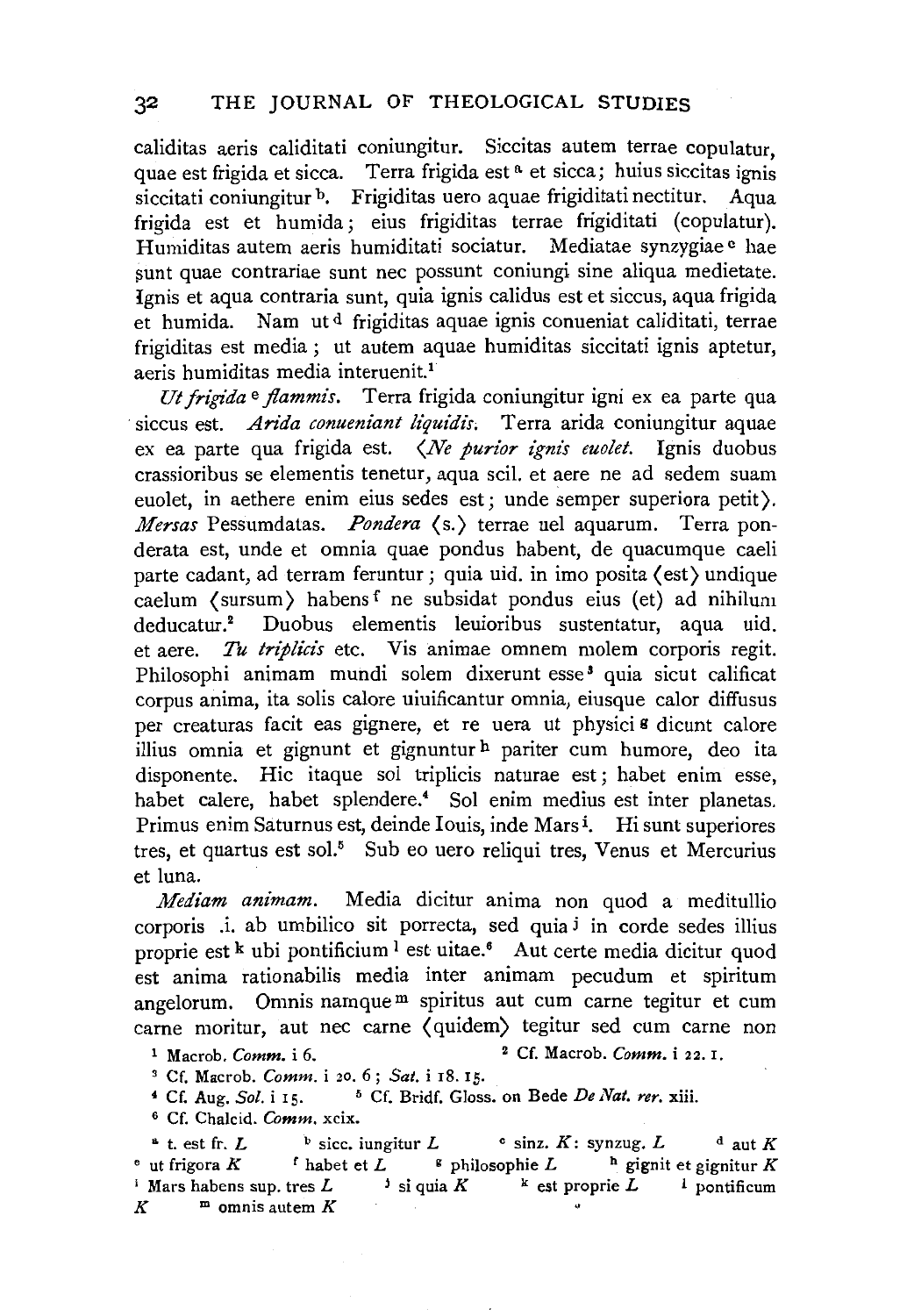moritur, aut nee came tegitur nee (cum carne) moritur. (Anima. pecudum carne tegitur et cum carne moritur. Anima hominum carne quidem tegitur sed cum carne non moritur), spiritus angelorum nec carne tegitur nec moritur<sup>a</sup>. Prudentioribus autem uidetur hoc loco potius animam rationabilem debere intellegi quae magnam concordiam habet cum mundo b. Unde et homo graece microcosmus dicitur .i. minor mundus.<sup>1</sup> Sicut enim mundus  $\frac{c}{c}$  quattuor elementis et quattuor temporibus constat, ita et homo quattuor humoribus et quattuor flatibus. Videamus d ergo (mundi) et hominis concordiam. Quattuor sunt elementa : aer ignis aqua terra. Aer calidus et humidus est; uer calidum et humidum similiter.<sup>2</sup> (Et) sanguis  $\langle \text{qui} \rangle$  est in puero aeque calidus et humidus e; pueritia (enim) calida et humida (est). Ignis calidus est et siccus; aestas calida et sicca. Colera rubea quae abundat in adolescente calida et sicca ; adolescentia enim calida et sicca. Terra frigida et sicca; autumnus frigidus et siccus. Melancolia f .i. colera nigra quae est in iuuenibus frigida et sicca ; iuuentus (enim) frigida et sicca. Aqua frigida et humida est; hiems frigida et humida. Flegma quae abundat in senibus frigida et humida; senectus frigida et humida. Iste ergo (minor) mundus habet animam triplicis naturae ; est enim irascibilis concupiscibilis rationabilis. Irascibilis, ut uitiis irascatur et corporis uoluptatibus ; concupiscibilis est ut deum diligat et uirtutes appetat ; rationabilis est ut inter creatorem et creaturam, inter bonum et malum discernere possit. (Quae tria si rationabiliter fuerint custodita coniungunt creaturam creatori.) Si uero fuerint permutata, mentem debilem reddunt, (nam) si ilia pars fuerit corrupta quae irascibilis dicitur, fit homo tristis rancidus felle amaritudinis plenus. Si autem illa pars fuerit uitiata<sup>g</sup> quae concupiscibilis dicitur, fit homo ebriosus libidinosus et uoluptatum seruus. Si uero ilia pars animae corrumpatur h quae uocatur rationabilis, fit homo superbus, haereticus, omnibus subiectus uitiis i.

*Per consona membra.* Armonica enim (disciplina) corpus humanum compositum est. Hinc Sedulius : Et reuocata suis attemperat organa neruis<sup>j.</sup> Dum enim sanum est corpus illa consonat armonia; statim autem ut dissentit aegrotat corpus. *Resoluis* (s.) inmittis, infundis. *Quae cum secta duos motum glomerauit in orbes.* Non est anima in sua k natura diuisa, sed actus ipsius in duos extenditur oculos ad aliquid contemplandum, sicque dicitur glomerare suum motum in duos orbes et reuertitur in semet ipsam. Dicunt  $\{\text{enim}\}\$  doctores quod per intuitum<br><sup>1</sup> Cf. Chalcid. *Comm.* cc; Arnob. *Adv. Nat.* ii 25.<br><sup>2</sup> Cf. Macrob. *Comm.* i 6. 6o ; *Sat.* vii 5. 20 f. <sup>3</sup> Carm. paschale 3,256.

<sup>a</sup> nec carne m. *L* b concordiam inter cum m. *K* c minor mundus *K* d uide<sup>a</sup>mus *L* e t s, e, hum, i, p, a, c, *L* f melancolica *K* <sup>g</sup> uic. <sup>d</sup>uideamus *L* • et s. e. hum, i. p. a. c. *L 1* melancolica *K* g uic, fu. L h pars fuerit an. conupt. L bris  $K:$  o. m. neruis  $L$   $k$  sui  $L$ 

VOL. XVII. D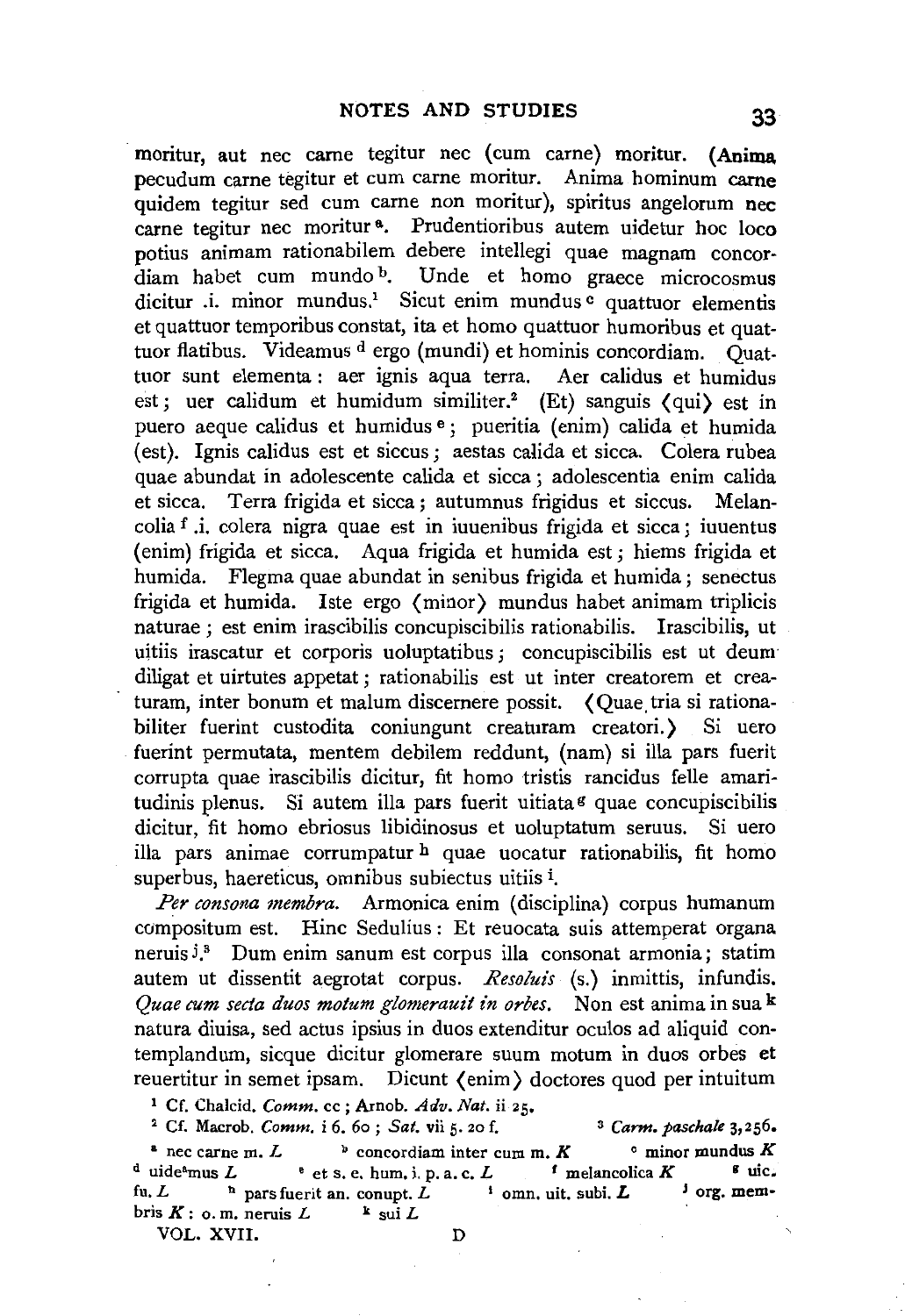oculorum uis animae egreditur ad conspiciendum exteriora, ita tamen extendit se<sup>8</sup> ut statim reuertatur per profundam meditationem in se reuoluens agensque (in) simili imagine quae foras uidet. Sicut (enim) uidet b exterius uoluit. Ita est de aliis rebus intellegendum quae prius uidit et deinde meditatur. Nam cum unus sit sol, radios in diuersam partem<sup>o</sup> uidetur diuidere, cum per rimulas et fenestras ingreditur *(In duos orbes)* .i. in ortum et occasum. Unde Salomon d dicit: Oritur sol et occidit et reuertitur ad ortum suum; girat per meridiem et flectitur ad aquilonem.1 *In semet reditura meat mentemque profundam circuit* .i. aeternam dei et profundam dispositionem peragit. *Simili conuertit imagine caelum* .i. aequali modo, simili semper cursu. Vel simili imagine ut subaudiatur qualis fuit illa in qua $\theta$  creatus est, uid. in aequinoctiali et occasu.

*Conuertit* .i. conuerti facit, nam dicunt quod impetu solis uoluentis contra mundum retineatur sphaera f caelestis semper uoluens ne labatur et pessum ruat. *Tu causis* etc. Ordo uerborum est : Tu prouehis animas uitasque minores paribus causis, et seris in caelum et terram aptans sublimes animas leuibus curribus. Diuerso modo diuersi in hoc sentiunt. ' Quidam (enim) ita intellegunt ut animos dicat angelicos spiritus, uitas uero minores homines quos paribus causis produxit, dum eos rationabiles condidit seritque .i. inmittit <sup>g</sup> angelos in caelum. homines in terram aptans sublimes animas leuioribus curribus .i. subtili contemplatione h ad consideranda caelestia. Alii animas doctos et sapientes intellegunt, uitas minores stultos, ut serat in caelum sapientes, in terram stultos, et sublimes animas sapientium leuioribus curribus aptet .i. subtili intellectui i. Attamen prudentioribus aliter uidetur. Animas rationales hominum spiritus intellegunt, uitas uero minores pecudum animas. Duae enim j sunt, rationalis quae est hominum, et uitalis quae est animalium. Unde quia tantum ad usum uitae animam habent, graece  $z\omega A^k$  dicuntur<sup>1</sup> (, Zoe enim graece uita dicitur). Hinc quidam uolunt Zodiacum ilium ( circulum) signiferum quod animalia habeat, taurum leonem et reliqua.

Prouehit ergo deus animas et uitas paribus causis .i. aequali potentia, et hominem quidem ad imaginem et similitudinem suam condidit et animalibus uitalem tribuit animam m. Has ergo animas sublimes rationabilitate aptat leuibus curribus .i. subtili contemplationi et intellegentiae, easque serit in caelum .i. ad caelestem instruit<sup>n</sup> conseruationem. Vitas uero minores serit in terram, quia animalia tantum terris dedita

 $1$  Eccl. i  $5-6$ .

• s.e. *L*  quam *L*  tellectu K  $n$  instituit L <sup>b</sup>uideat *L*  r spera *codd.*   $\frac{1}{2}$  autem  $L$ e d. i. p. *L*  $d$  Salemon *K*  $\cdot$  in<br> **s** immitted *L*  $\cdot$  contemplation *K*  $\cdot$  in-<sup>h</sup> contemplationi *K* <sup>1</sup> in $k \text{ } Z$ oa  $K$  <sup>1</sup> dicunt  $K$  **m** trib. in earn an.  $L$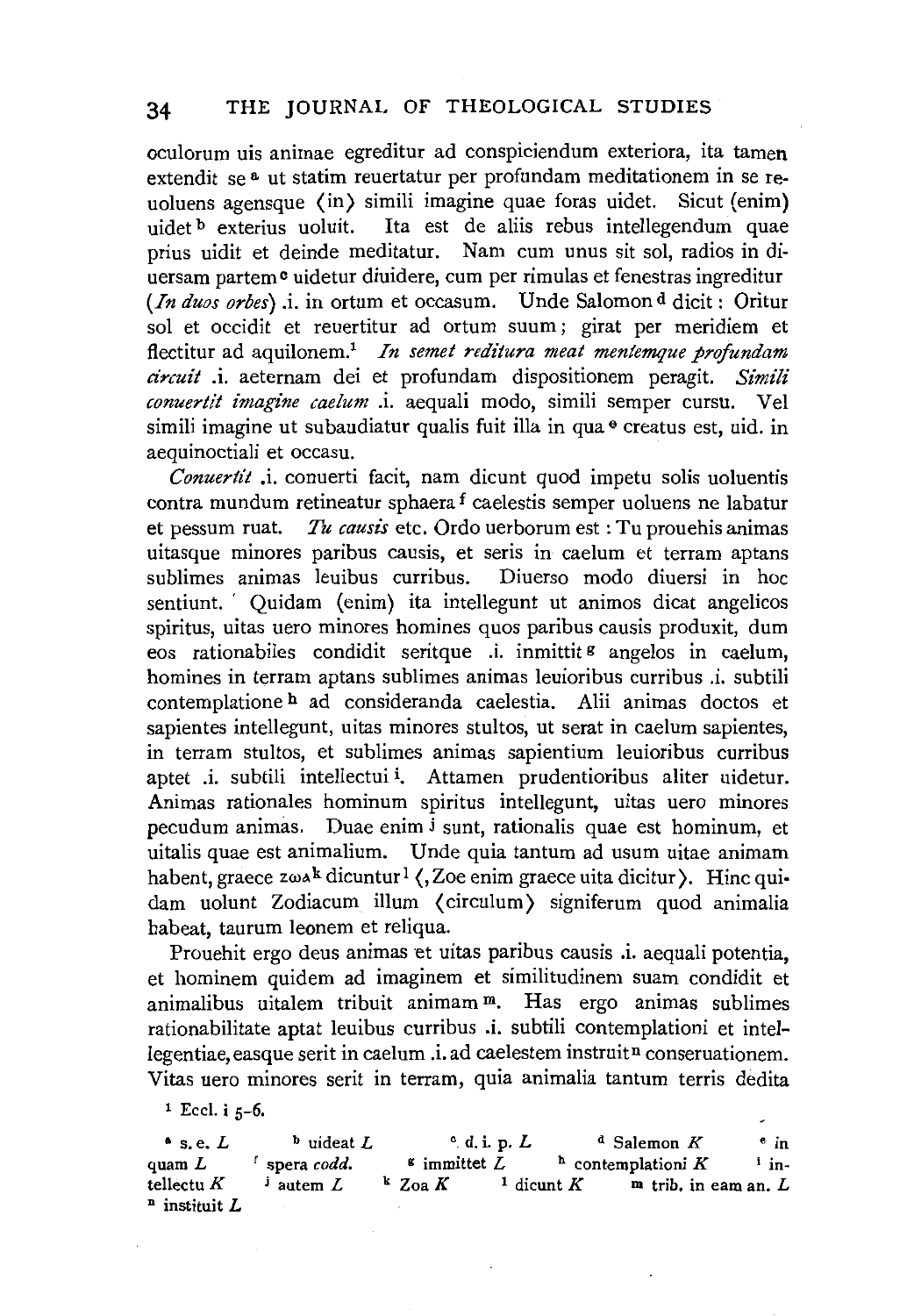sunt et cum moriuntur corpore moriuntur et anima. *Tu namque serenum* .i. serenitas. *Tu requies* • . . *te cernere finis.* Definitio a est summi boni. Finis et perfectio idem est, sed finis aliquando deest sumptione, aliquando dicitur de consumptione. Unde aliter dicimus finiri telam, aliter panem; panis quidem finitur ut non sit, tela autem ut perfecta sit. *Terminus* .i. per quem terminum perueniamus ad te.

III pr. 10 (p. 72, l. 3). *Quonam haec felicitatis perfectio constituta sit* sb. loco : deus namque, si dici fas est, locus est omnium bonorum. Sciendum uero deo non esse aliud bonum et aliud esse ipsum deum, sed ipsum bonum deum esse, Neque enim in eo ita est beatitudo quomodo in homine sapientia et in uase aqua, sed cuncta quae de deo dici possunt, secundum eius naturam et substantiam dicuntur, et ideo a quibusdam dicitur non esse bonus et sapiens quia ipse (est) bonitas et sapientia.

*ib.* (p. 76, I. 135). *Dei in ipso bono* ... *substantiam.* Locus dei, si dici fas est, bonum et ipsum bonum in deo. Unde potest ilia quaestio solui qua quaeritur ubi erat deus antequam mundum crearet. Hoc est in bono et ipsum bonum deus.<sup>1</sup>

III pr. 12 (p. 82, I. 23). *Hoc quicquid est* etc. Naturaliterdicit hoc b .i. ilia substantia quaecumque est, et ideo quasi cum quadam dubitatione dicit hoc quicquid est, quia deus inuisibilis est omnibus rebus, neque enim ipsi angeli integre ualent considerare eum, de quibus scriptum est: In quem desiderant angeli prospicere.<sup>2</sup> Sciendum tamen quia secundum aliquid semper uidetur ab angelis. Hinc legimus: Quia angeli eorum semper uident faciem patris mei qui in caelis est<sup>3</sup>; et cum idem deus ubique summe sit, nihil tamen esse dicitur quod eius ignoratur. Similiter cum sit ipse lux et habitet lucem inaccessibilem,<sup>4</sup> tenebrae asseritur esse propter considerantium infirmitatem.5

*ib.* (p. 83, I. 52). *Naturam seruans.* Bene dicit naturam seruans quia in quantum naturam seruat qui bene agit et a deo regitur, in quantum autem a deo discedit male agit et contra naturam fertur. Nam et diabolus in sua natura bonus est et potestas eius quidem iusta, uoluntas autem mala est.6 Sed deus malo illius bene utitur, ideoque dum aliquid conatur malum, uoluntate tantum deo resistit, ceterum quicquid agitur deo oboedit inuitus, quoniam quod deus permittit fieri iusto iudicio hoc tantum ille agere potest.

<sup>1</sup> Cf. Aug. *Enarr. in Ps. cxxii* 4. <sup>2</sup> I Pet. i 12.<br><sup>3</sup> Matt. xviii 10. Cf. Aug. *Contra Max.* ii 9. <sup>4</sup> I Tim. vi 16.

<sup>8</sup> Matt. xviii 10. Cf. Aug. *Contra Max.* ii 9. <sup>4</sup> I Tim. vi 16.<br><sup>5</sup> Cf. Iohannes Scottus *De diuis. nat.*, M. P. L. 22 col. 68I B 'Proinde a theologia caelestium uirtutum claritas saepe nominatur tenebrositas. Nee mirum, cum et ipsa summa sapientia, cui appropinquant saepissime tenebrarum uocabulo significetur. Audi Psalmistam : quia sicut tenebrae, ita et lumen eius.' 6 See above.

 $\bullet$  diff.  $L$  **b** hec  $\ldots$  hec  $K$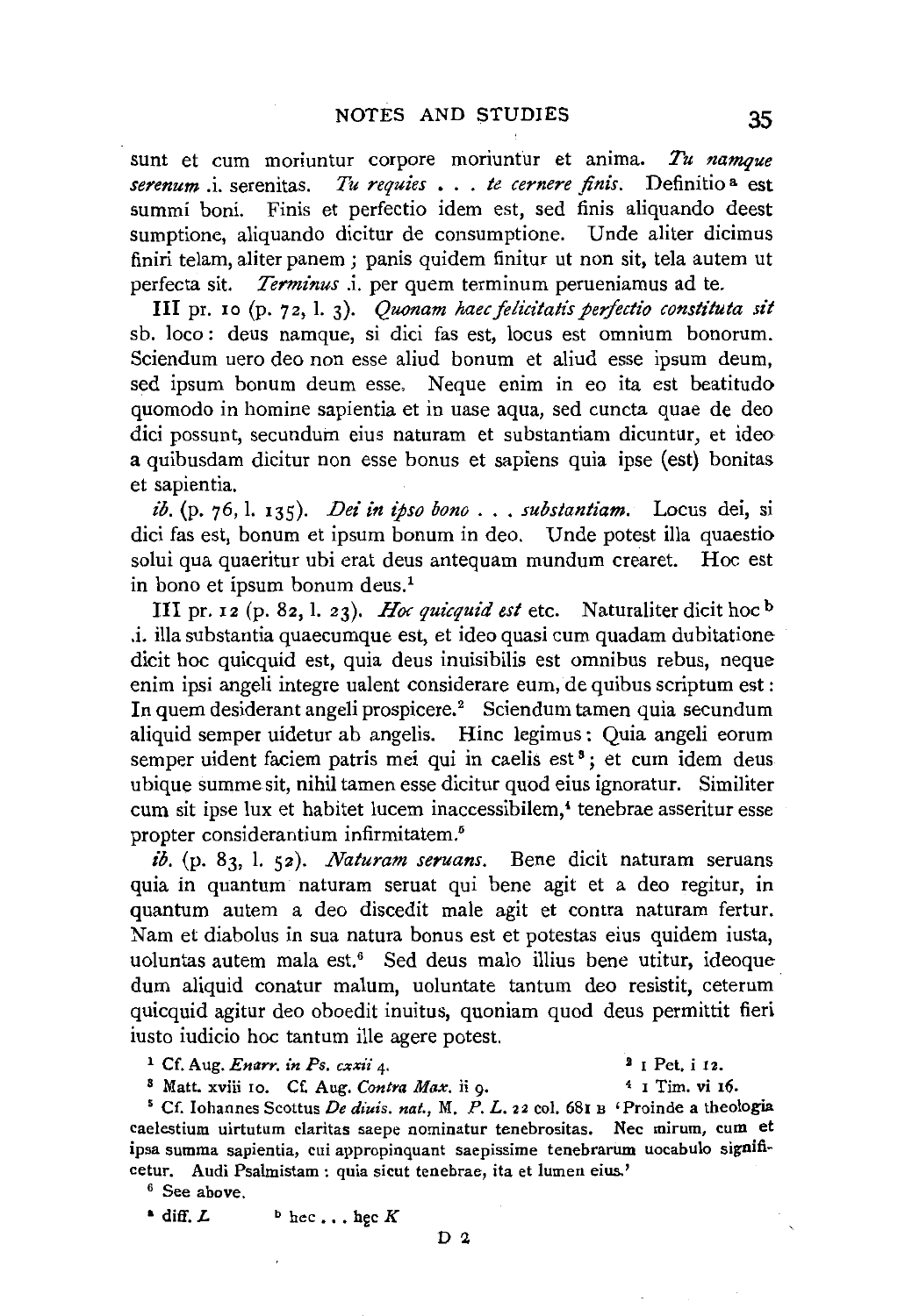IV pr. I (p. 8g, I. I6). *In regno scientis omnia* .i. in hoc mundo; licet enim in hoc mundo saepius mali praeualent, tamen regnum dei bene dicitur quia a deo gubernatur et regitur ; uel in regno dei, hoc est in ecclesia a dei quae adhuc est partim in mundo.

*ib.* (I. 2I). *Dispositissima domo uilia uasa* etc. (.i.) in ecclesia uel in mundo. Hoc ex Paulo apostolo sumptum est qui in una domo b quaedam uasa esse dicit in honorem, alia (uero) in contumeliam.1

IV m. 1 (p. 89, l. 1). *Pennae* .i. alae contemplationis. Hae sunt illae alae quas habebat illa mulier quam uidit Johannes in apocalypsi amictam sole et luna sub pedibus eius.<sup>2</sup>

*ib.* (p. 90, l. 17). *Aetheris*. Possumus quoque per terras nubem aerem et cetera hominem, per aetherem uero astra planetas et reliqua caelestia angelicos <sup>e</sup> spiritus intellegere.

*ib.* (p. 94, I. 99). *Sed eosdem esse* ... *nego;* Hoc non de quolibet malo dicendum qui utique conuerti potest, sed de diabolo principe malorum, qui angelus a deo factus est, sed quia ex suo malo malus est iam non angelus simpliciter sed cum additamento angelus malus uocatur."

IV pr. 4 (p. 102, l. 73). *Alia uero purgatoria clementia* etc. Quia dixit miseriores esse reprobos sua improbitate quoniam perpetua eorum miseria efficitur, nunc iam transit ad nostrum dogma quod docet animas post mortem supplicia luere uel ut purgentur (uel) ut perpetuo damnentur. Igni enim corporeo cruciantur quamuis incorporeae sint.d

IV pr. 5 (p. Io6, I. 23). *Sed tu quamuis causam tantae dispositionis ignores.* Cum enim  $\theta$  cernimus bonos in conualle huius saeculi positos aliquando prosperari aliquando contraria pati, recte fieri omnia credere debemus quia iudicium dei occultum est sed semper iustum et non semper occultum f.

IV pr. 6 (p. 108, l. 11). *De prouidentiae simplicitate, de fati serie.* Inter prouidentiam et fatum hoc distat : prouidentia est occulta dei dispositio in intimo diuinae mentis latens quae simul cuncta complectitur qua disponit (deus cuncta quomodo stant. Sicut artifex fabricationes aliquid omnia prius per artem quam habet in mente disponit) et sic post operatur. Fatum uero est cum paulatim foras prodire et manifestare coeperit in rebus exterioribus. Veluti opus in mente artificis comprehensum prius quod postea perficitur exterius. Sed beatus Gregorius dicit nihil esse fatum.<sup>4</sup> Sed si fatum aliquid est dicendum, fatum est naturalis ordo rerum ex prouidentia dei uenientium. Siquidem fatum dicitur locutum et dixisse dei fecisse est, dixit enim g et facta

 $\frac{1}{2}$  Tim. ii 20.  $\frac{2}{2}$  Apoc. xii I.  $\frac{3}{2}$  Ps. lxxviii 49. • Greg. M. *Hom.* x *in Euang.* 4·

<sup>a</sup> secula *K* **b** ditissima domo *K* **c** angelorum *L* **d** corpore et sint *K*  $\bullet$  autem *L*  $\bullet$  occ. est sed semper est occ.  $K$   $\bullet$  autem *L*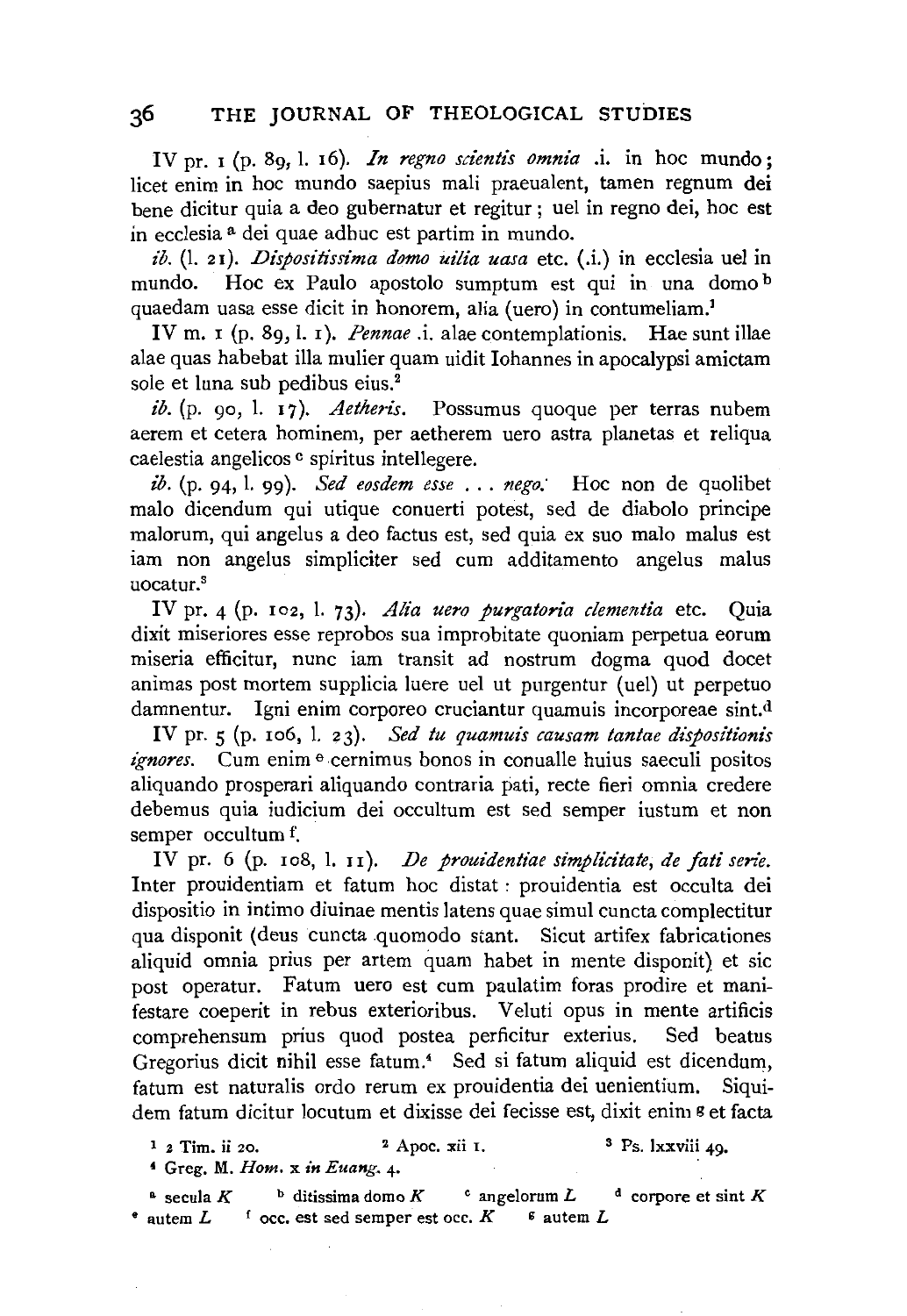sunt, mandauit et creata sunt.<sup>1</sup> Fatum igitur est opus dei quod ex ptouidentia descendit.

ib. (p. 108, l. 12). *De arbitrii libertate quaeri solet*. uid. quod praedestinatione dei sit in electos eius et quod liberum arbitrium habent ipsi. Si igitur<sup>a</sup> ad praedestinationem uenire coguntur, quomodo est eis liberum arbitrium, et rursus <sup>b</sup> si liberum habent arbitrium, quomodo praedestinationi subiacent?

*ib.* (p. 108, l. 22). *Quicquid aliquo mouetur modo i.* loco uel tempore. Nam corporalia in loco simul mouentur et tempore localiter, incorporalia uero in loco sunt et in tempore mouentur, sed inlocaliter, et quia de corporalibus patet de incorporalibus dicendum est aliquid. Anima siue angelicus spiritus in loco est. Nam si ubique esset, deus esset (in loco). Ergo in loco quidem est quia non potest ubique esse, sed inlocaliter. Si enim localiter esset, necessaria sex loci partes haberet, ante post dextram sinistram super infra. Sed haec minime habebit quia incorporalis est. Si igitur in loco est inlocaliter, inlocalis utique est quia loco minime mouetur. Solummodo ergo tempore mouetur quod in reminiscendo quae non nouit et obliuiscendo eorum quae nouit dicitur c constare.

*ib.* (p. xo8, I. 32). *Fatum uero* &c. Nota fatum nihil esse, ut beatus Augustinus<sup>2</sup> aliique dicunt, sed quod prouidentia dei disponente foris agitur fatum uocatur.

*ib.* (p. xo8, l. 34). *Prout'dentia namque cuncta* &c. Illud quod in mente creatoris disponitur atque ordinatur qualiter proficiatur, prouidentia est. Dum uero id ipsum sensim per genera et species foris perficitur, fatum uocatur eo quod non simul procedat sicut simul dispositum est, ac per hoc quasi uariabile et mobile est fatum.

*ib.* (p. xo9, I. so). *Seu caekstibus siderum motibus.* Hoc in loco quidam conati sunt Boetium reprehendere quasi haereticum, dicentes ilium mathematicam sectari et docere omnia sub d fato stellarum fieri. Sed sciendum est quia ubi plura succincte et comprehensiue memorantur ignoratur quod debeat eligi, quod eligendum uel quod respuendum  $\theta$  sit.

*ib.* (p. uo, l. 71). *Ac tanto aliquid jato liberum est quantum ilium rerum cardinem uicinius petit.* Nam sancti aliquando in hac fragili carne positi fati seriem transcendunt ad tempus. Beatissimus enim Benedictus noster pater 8 quando simul totum mundum conspexit diuino spiritu ultra omnem rerum naturam subleuatus est. Tunc ergo et fati seriem transcendit. Sed mox quia mortali erat carne circumdatus cognouit se intra corporis saepta deteneri et mortalem esse, aliis hominibus similem. Per sanctitatem igitur quia deo erat proximus fatum excessit, sed rursus per carnem quae erat mortalis ad ipsum relapsus est.

| $1$ Ps. xxxii $9$ .     | $2 \,$ Cf. De Ciu. Dei v 8.                    | <sup>3</sup> Greg. M. Dial. ii 35.    |
|-------------------------|------------------------------------------------|---------------------------------------|
| $\triangle$ Si ergo $L$ | $\frac{b}{c}$ rursum K<br>$\degree$ dicunt $K$ | $e$ respondendum $K$<br>$d$ coram $L$ |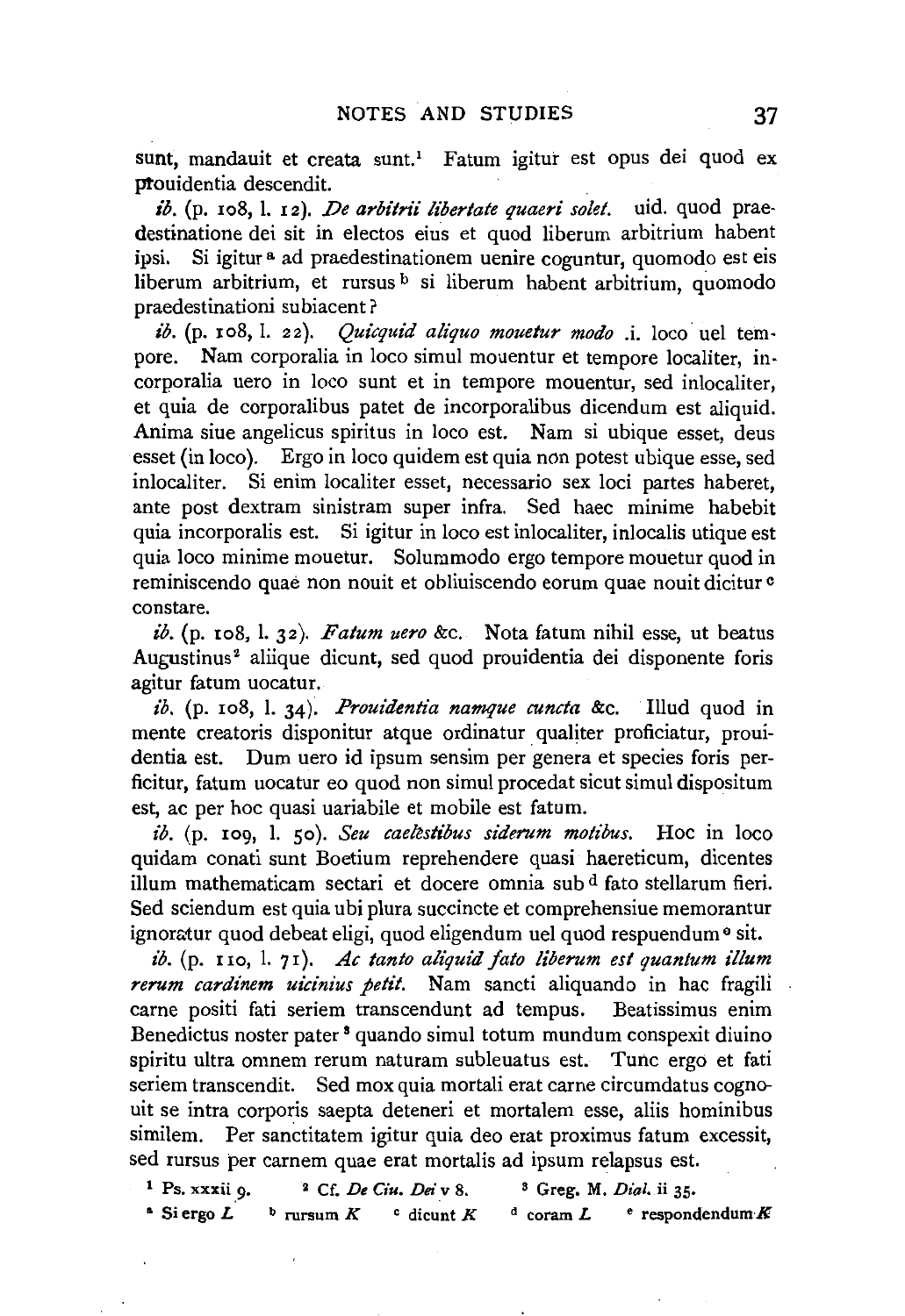*ib.* (p. 112, l. 131). *Sapiens dispensatio*. Huius rei exemplum in beati Iuliani passione habemus, qui cum traheretur per plateas nobilis puer eiusdem iudicis filius diuino instinctu (in) Christum credens martyrem dei secutus est et in carcerem cum eo missus. Petens ergo apud patrem ut triduo cum matre loqueretur, eam conuertit<sup>a</sup> ad deum. Interfecto itaque puero cum matrem quoque iussisset comprehendi si quis manum ad earn extendit, statim arefacta est, siquidem prouidebat deus non posse eam tormenta sufferre. Igitur fusa oratione perrexit in pace ad deum <sup>b</sup>.

*ib.* (p. 113, I. 144). *Alii plus aequo metuunt.* Despiciunt. Plus aequo .i. plus quam necesse sit. Ideoque datur eis tribulatio ut suam fortitudinem agnoscant. Sicut legimus quia c cum quidam frater temptationem carnis non ferens uenisset ad quendam senem ut consilium ab eo reciperet<sup>d</sup>, ille respondit, numquam se talia passum. Cumque tristis ille recederet, uenit ad alterum seniorem cui et molestiam sui corporis et praedicti senis uerba rettulit. Qui postquam eum consolatus est, uenit contra praefati senis cellulam flexisque genibus orabat ut aliquid carnalis temptationis illi eueniret. ltaque statim uisibiliter conspexit ignitam diaboli sagittam contra eius cellulam dirigi. Et cum iam frater ille se hac illacque e conuerteret penitusque nesciret quid ageret et saeculum uellet repetere, dictum est ei ab illo sene beato ne amplius auderet fratrem despicere etiam in tribulatione positum. Sicque a stimulatione ilia sanatum f eum dimisit.

*ib.* (1. 148). *Quidam suppliciis ... exemplum ... praetulerunt* .s. sicut sancti martyres.

 $ib.$  (p. 114, l. 186). APTAAEON  $\Delta E$  ME TAYTA  $\Theta E$ ON  $\Omega \Sigma$  TIANT' AFOPEYEIN.<sup>1</sup> Prouerbiale exemplum in graeco positum quod corruptum est. Sed latina interpretatio hoc dicitur habere: lrascentem post deum tanquam (omnia conuocare) .i. qui irascitur et aliquid conatur agere contra dei dispositionem, etiam in hoc ipso deo seruit eiusque dispositionem quamuis inuitus peragit. Sicut Ioseph Gatres uendiderunt ne illorum esset dominus. Verumtamen nisi esset uenditus dominus eorum non esset. Similiter Iudaei cum dominum saluatorem nollent recipere dicentes : Ecce totus mundus post eum abiit  $\frac{1}{2}$  et nos nihil proficimus  $h^2$ : dumque ilium occiderent, uolentes nomen eius extinguere, amplius illud dilatauerunt et dum irati resisterent ipsi i famulati sunt. Neque enim totus mundus in Christum crederet nisi ludaei eum interfecissent.

IV pr. 7 (p. 118, l. 45). *Proelium* . . . *conseritis*. Ut beatus Augustinus aliique sancti doctores dicunt, non magis est fortitudo necessaria in aduersis quam in prosperis; aduersitas enim j quia non

|  | <sup>1</sup> <i>Iliad</i> xii 176. |  |  |
|--|------------------------------------|--|--|
|--|------------------------------------|--|--|

2 John xii 19.

<sup>a</sup> eamque conuerteret  $K$   $b$  ad dominum  $L$ <sup>j</sup> hac atque illac  $K$  f sanum  $L$  g abit  $L$ • autem L  $\circ$  quod L  $\circ$  acciperet L  $h$  perfecimus  $K$  **i** illi  $K$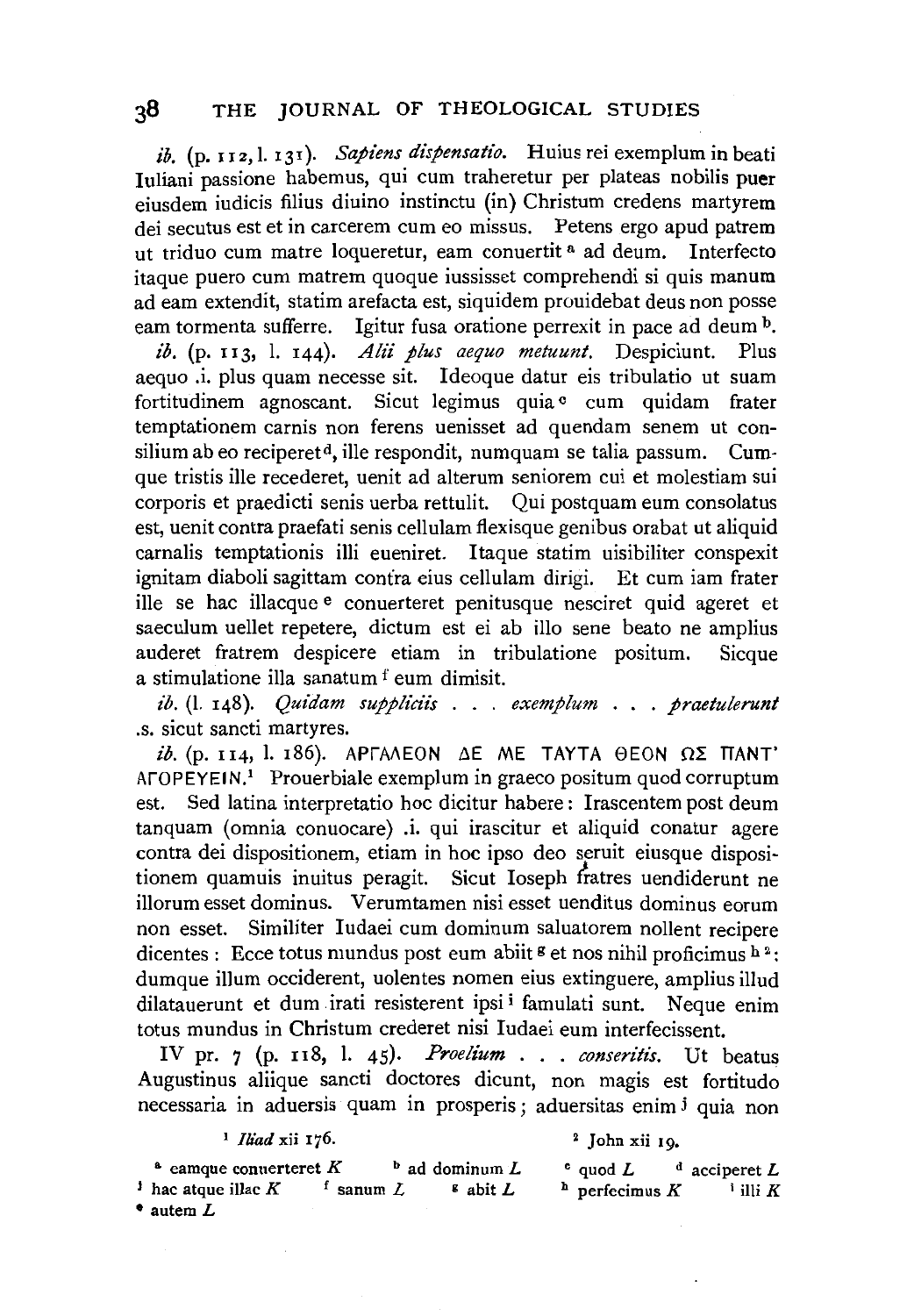potest occulte uenire, ideo totis uiribus ei renititur (, prosperitas autem blandiendo decipit et mulcendo plus saeuit quam occulte).

IV pr. 7 (p. 118, l. 47). *Medium uiribus occupate* .i. aequanimitatem in omnibus seruate, stantes inter aduersa et prospera immobiles: uel medium .i. uirtutum. Nam uirtutes philosophi medias esse dixerunt et inter plus minusue esse locatas. Verbi gratia quattuor (sunt) principes uirtutes, iustitia fortitudo prudentia temperantia. Et iustitia inter pleonexiam et mionexiam collocata a est ; fortitudo inter timiditatem et audaciam; prudentia inter calliditatem et hebitudinem b; temperantia inter luxuriam eneruatorum et insensibilitatem pecudum.

V pr. r (p. r22, I. 23). *Nam nihil ex nihilo.* Persius in dogmate Epicureorum dicit ex nihilo nihilum posse fieri ita $\circ$ : De nihilo nihilum, in nihilum nil posse reuerti.<sup>1</sup> Epicurei enim duo dixerunt esse principia, hoc est atomos et inane, ex quibus facta sunt elementa. Et atomos dicebant corpuscula fuisse breuissima quae uix uideri poterant, qualia sunt ea quae per solis radios uidentur discurrere. Inane autem uocabant illud spatium in quo atomi continebantur. Haec ergo duo materiam fuisse rerum creatarum <sup>d</sup> uolebant. Nos autem dicimus omnia facta esse a nihilo a deo qui non solum est sed etiam summus e est. Possumus tamen dicere similiter<sup>f</sup> quod a<sup>g</sup> nihilo nihil fit, quippe cum omnia fiant ex quattuor elementis, terra aqua aere et  $h$  igne. Si quis autem interroget terra unde facta est uel cetera i elementa, dicendum est, ex nihilo. Principium uero non a se sed a deo principe *j* sumpserunt. Et ideo  $\frac{k}{\epsilon}$ forte potest dici elementa de nihilo facta, quod a deo qui summum habet esse creata sunt<sup>1</sup>.

[This gloss is not in  $L$  which is mutilated at this point. It is contained in  $K$ ,  $C$ , and  $F$ .]

*ib.* (p. 123, l. 55). *Ordo* . . . *procedens.* Ambitus dispositionis dei, extra quem et praeter quem nihil usquam aut est aut erit.

v pr. 2 (p. I 24, 1. s). *Neque enim fuerit ulla rationalls natura, quia eidem libertas adsit arbitrt'i.* Sciendum itaque quod soli angeli et homines rationabiles a deo creati sunt quibus etiam liberum arbitrium est concessum siue ad bonum siue ad malum, et maligni quidem angeli statim ut praeuaricati sunt liberum perdiderunt arbitrium ita ut bonum iam nec<sup>m</sup> uelint nec possint. In malo autem quod eligerunt suum arbitrium tantummodo remansit. Sancti uero n angeli territi ruina malignorum spirituum ita solidati sunt et inmeliorati in arbitrio solius bonitatis ut iam nee uelint nee etiam possint malum, et bonum quod

<sup>1</sup>*Sat.* iii 84.

| $^a$ collata $K$ | $b$ hebetatem $L$                |                                                 | $\circ$ om. ex nihilo it a F |                       | $^d$ crea-  |
|------------------|----------------------------------|-------------------------------------------------|------------------------------|-----------------------|-------------|
| turarum $K$      | $\epsilon$ sume $C$ : summum $F$ |                                                 | $\epsilon$ simile $K$        | $\frac{8}{3}$ om, a K |             |
| $h$ om, et K     | <sup>1</sup> uel etiam $K$       | <sup>1</sup> Princ. nam si a d. p. originem $C$ |                              |                       | $k_{\rm s}$ |
| ideo C           | $1$ om, forte, sunt C            | $m$ non $K$                                     | $\Delta$ ueri $K$            |                       |             |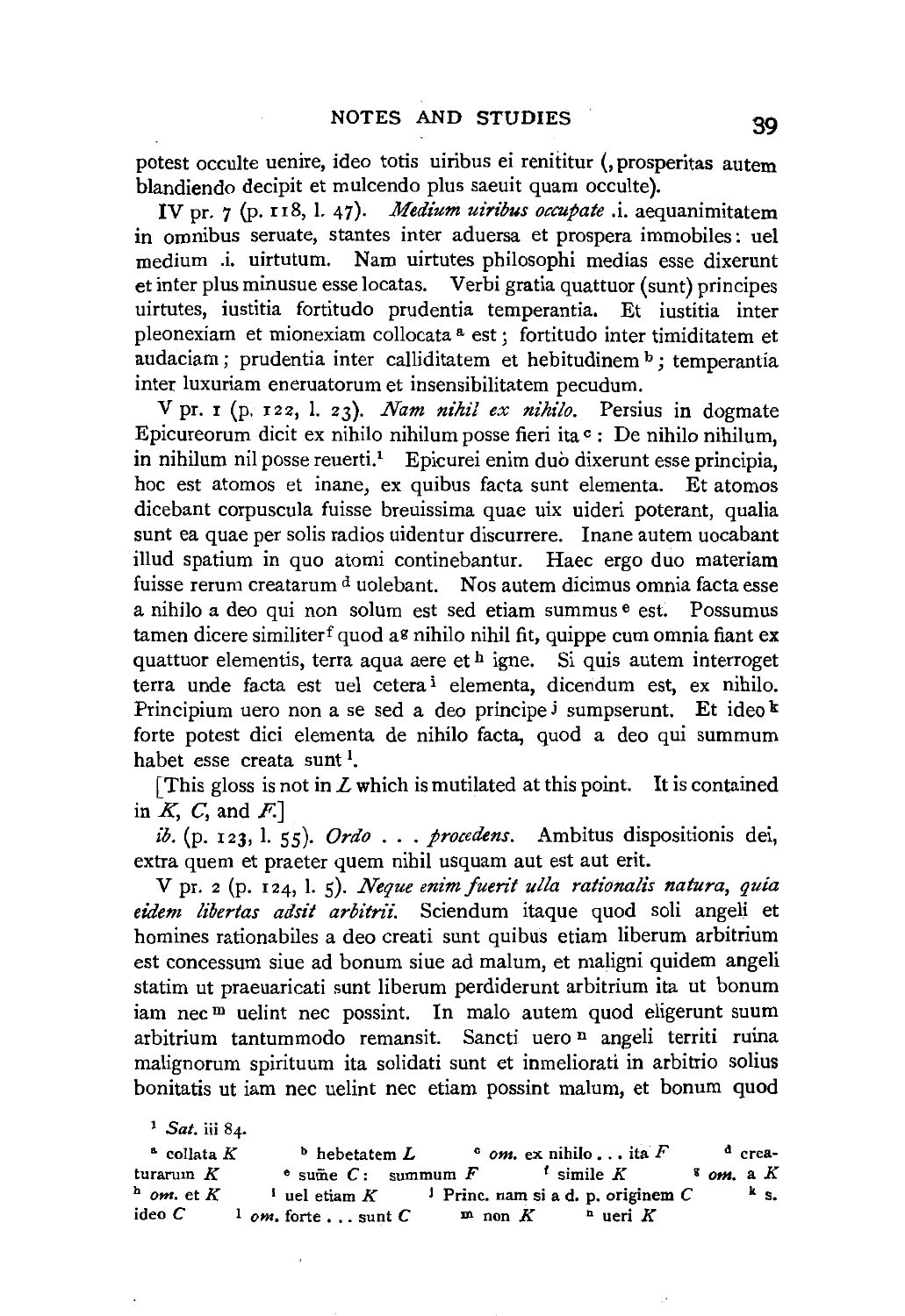uelint statim possint omnino perficere. Similiter ergo et homo antequam peccaret liberum habuit arbitrium scil. utrum in natura boni permaneret an ad malum rueret. Neque enim repugnabat caro legi mentis illius ad peccatum.<sup>1</sup> At postquam nullo cogente peccauit, arbitrium bene agendi (penitus perdidit) et ad malum tantum ad quod sponte lapsus est liberum habuit arbitrium. Non solum igitur homo bonum per se non potest agere, sed nee cogitare sine solius dei dementia.  $\langle$ (Habet)) a itaque homo liberum arbitrium, non tamen sanum sed corruptum et semper ad malum ruens.

V pr. 2 (p. 124, I. 14). *Perspicax iudidum.* Perspicax .i. euidens, quia non falluntur sicuti homines uerisimilibus bonis nee aliquid possunt dubitare in rebus eligendis uelut homines. Hinc legitur: sunt uiae quae putantur rectae, quarum finis usque ad profundum inferni demergitur.<sup>2</sup>

*ib.* (p. 124, l. 15). *Humanas uero animas liberiores quidem esse necesse est, cum se in mentis diuinae speculatione conseruant.* Secundum philosophos hoc dicit qui dicunt (animas) esse in contemplatione et suam uim plenissime exercere antequam ad corpora ueniant ; cum autem descendant in corpus, obliuisci suae naturae et grauidine <sup>b</sup> corporis eas opprimi. Unde a quibusdam reprehenditur<sup>c</sup>, non tamen reprehendendusd est, cum beatus Augustinus similiter dixerit e, sed in libro Retractationum se deinde redarguit, dicens tempore f certo animas creari et certo tempore eas in corpore destinari.<sup>3</sup>

V pr. 3 (p. 125, 1. x). *Tum ego: En, inquam, dijficiliore rursus ambiguitate confundor.* Caute et attentissime<sup>g</sup> legenda sunt ista usque dum ex persona Philosophiae respondeatur quoniam minus perfectorum proponit opiniones nec tamen proposita concludit; (plura) etiam neganda interponit. Dicit ergo, deus cuncta praeuidet quae futura sunt cum nihil h potest falli, et quaecumque praeuidet necesse est ut fiant. Igitur si necesse habent fieri secundum dei prouidentiam, ubi erit arbitrii libertas ? Si<sup>i</sup> necessitas est imposita <sup>j</sup> ex parte prouidentiae, liberum non erit arbitrium. Sed sciendum quia deus non imponit necessitatem gerendis rebus neque (cogit) ea impleri quae praeuidet, sed sicut gerendae sunt ipsae res per liberum arbitrium, ita deus praeuidet illas futuras. Verbi gratia: si celebretur currule certamen et aliquis in editiori stans loco spectet, hie nulli currentium uires administrat aut quemlibet percurrere facit ; aspicit tamen qui uincat et qui melius currat. Sic. ergo quodammodo deus non compellit ea quae sunt facienda ad suam uenire prouidentiam, sed praeuidet omnino quo modo uel quando quid

1 Rom. vii 23. 2 Prou. ix 18, xiv 12, xvi 25. 3 *Retract.* i 8.

• Habet *CF*  • simile dicit K  $<sup>h</sup>$  cui nihil K</sup>  $\Phi$  graui L c reprehenduntur L  $t$  redarguit alii autem tempore  $K$  $i$  Nam si *L* **i** opposita *L* : inpos. *K*  $d$  reprehendendum  $L$  $s$  intentissime  $L$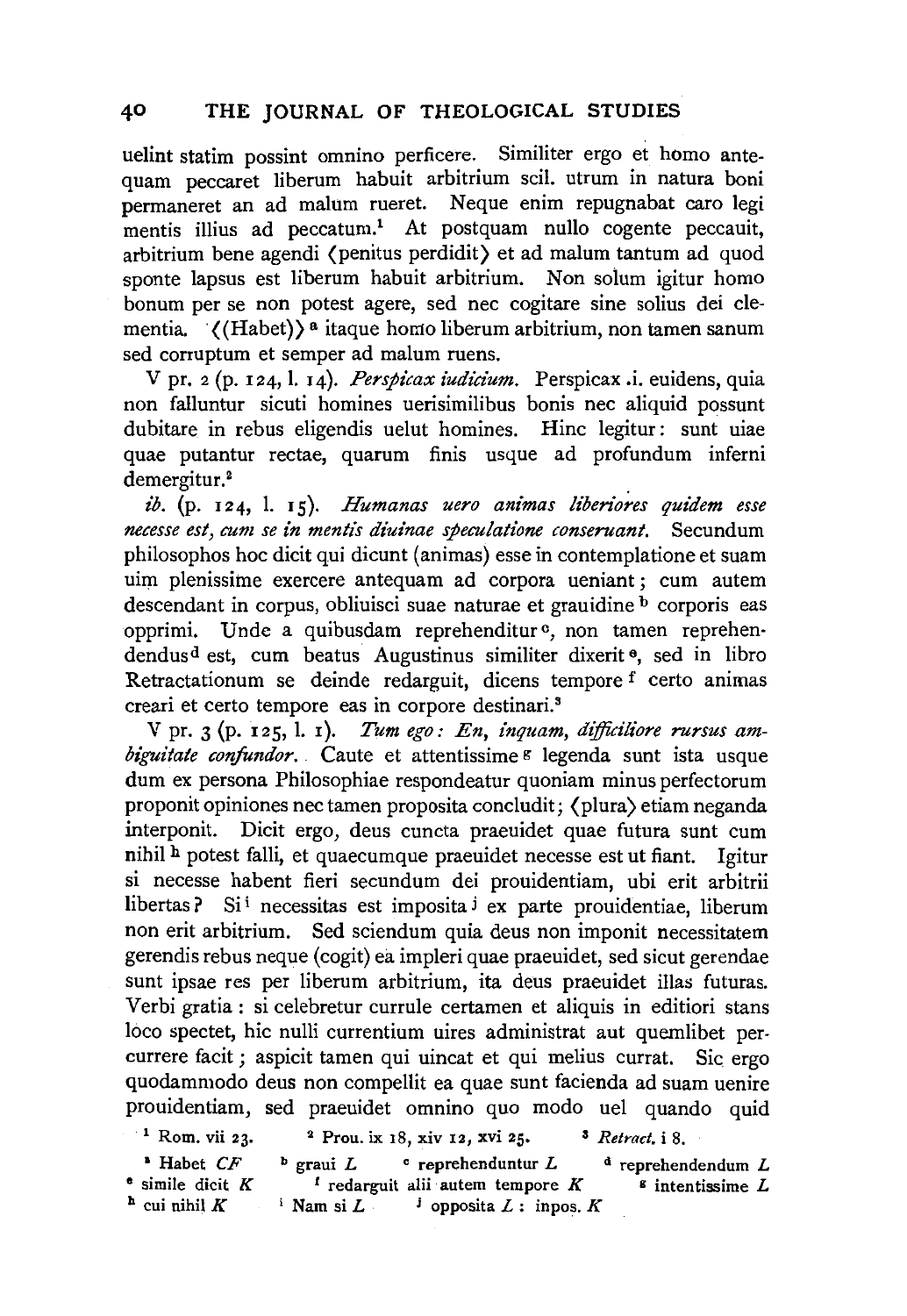futurum sit, quippe cui nihil<sup>a</sup> futurum, nihil praeteritum est, sed omnia ei potius praesentia sunt, sicut supra quoque ait, Quae sint, quae fuerint b, ueniantque, uno mentis cernit in ictu. Sicut de Ioseph intellegi potest, quem prophetia somnium dixerat futurum dominum fratrum suorum qui cum ei inuiderent uendiderunt eum, ne posset fieri eorum dominus; et ubi fugere conati sunt diuina prouidentia ibi comprehensi sunt. Nam si non uendidissent eum Aegyptiis non posset in Aegypto fieri eorum dominus.

ib. (p. 129, l. 101). *Qui solus modus est* etc. Ut enim dicit beatus Augustinus, Quando homines deum orant cum eo loquuntur.<sup>1</sup> Illique *£naccessae luci* .i. inaccessibili. Beato Paulo concordat dicenti : Qui habitat lucem inaccessibilem,<sup>2</sup> quod ideo dicitur quia nullus intellectus penetrare eam sufficit. Sicuti hinc (idem) apostolus alibi : Pax dei quae exsuperat omnem sensum,<sup>8</sup> hoc est humanum et angelicum.

V m. 3 (p. 130, l. 20 ). *An cum mentem cerneret altam* (.i. diuinam) in eius scil. positam contemplationem. Phiiosophi enim dicunt animas antequam corporibus accedant positas esse in contemplatione diuina, et tunc cognoscere omnia quaecumque a deo per species creata sunt ; at postquam in corpora descenderint uniuersitatem quidem retinere .i. genus ; species uero perdere quas necesse est homini in ° corpore requirere.

V pr. 4 (p. 134, l. 80). *Aliter intellegentia contuetur*. Quae ipsam rationem transcendit et ad sola spiritalia et diuina se erigit per contemplationem. Postquam enim mens uniuersa perlustrat quae a deo creata sunt, incipit quaerere auctorem ipsum qui ea condidit. Nam per ea quae mirabiliter et diuerso modo creata considerat, intellegit multo mirabiliorem esse auctorem qui tanta et tam miranda sine lahore perfecit. Unde apostolus ait : Inuisibilia enim dei per ea quae facta sunt intellecta conspiciuntur ; sempiterna quoque eius uirtus et diuinitas.<sup>4</sup> Hoc ergo per solum fit intellectum. Sciendum uero quia cum simul sint semper ratio et intellegentia, intellegentia tamen in hoc rationem transcendit quia cum homo omnis rationis sit capax, non homo omnis tamen intellegentiae habet sublimitatem ut d puritatem diuinae maiestatis ualeat contemplari.

V m. 4 (p. 135, l. 1). *Quondam porticus attulit | obscuros nimium senes.* Hoc est, Stoa habuit. Stoa dicitur porticus ; inde stoici philosophi qui dixerunt imagines corporum ita mentibus <sup>e</sup> imprimi sicut in pagina figuntur litterae uel notae. Academia fuit uilla iuxta Athenas ciuitatem sita non plus ab ea distans uno miliario. Interpretatur autem academia populi tristitia eo <sup>f</sup> quod ibi Neptunus superatus sit bellico

<sup>1</sup> Enarr. in Ps. lxxxv 7. <sup>2</sup> 1 Tim. vi 16. <sup>3</sup> Phil. iv 7. <sup>4</sup> Rom. i 20. <sup>a</sup> quod cum nihil L b quae sunt quae fuerunt L c necesse habent<br>  $\kappa$  d et  $K$  c menti L f et  $K$ in  $K$  d et  $K$  **eximinal**